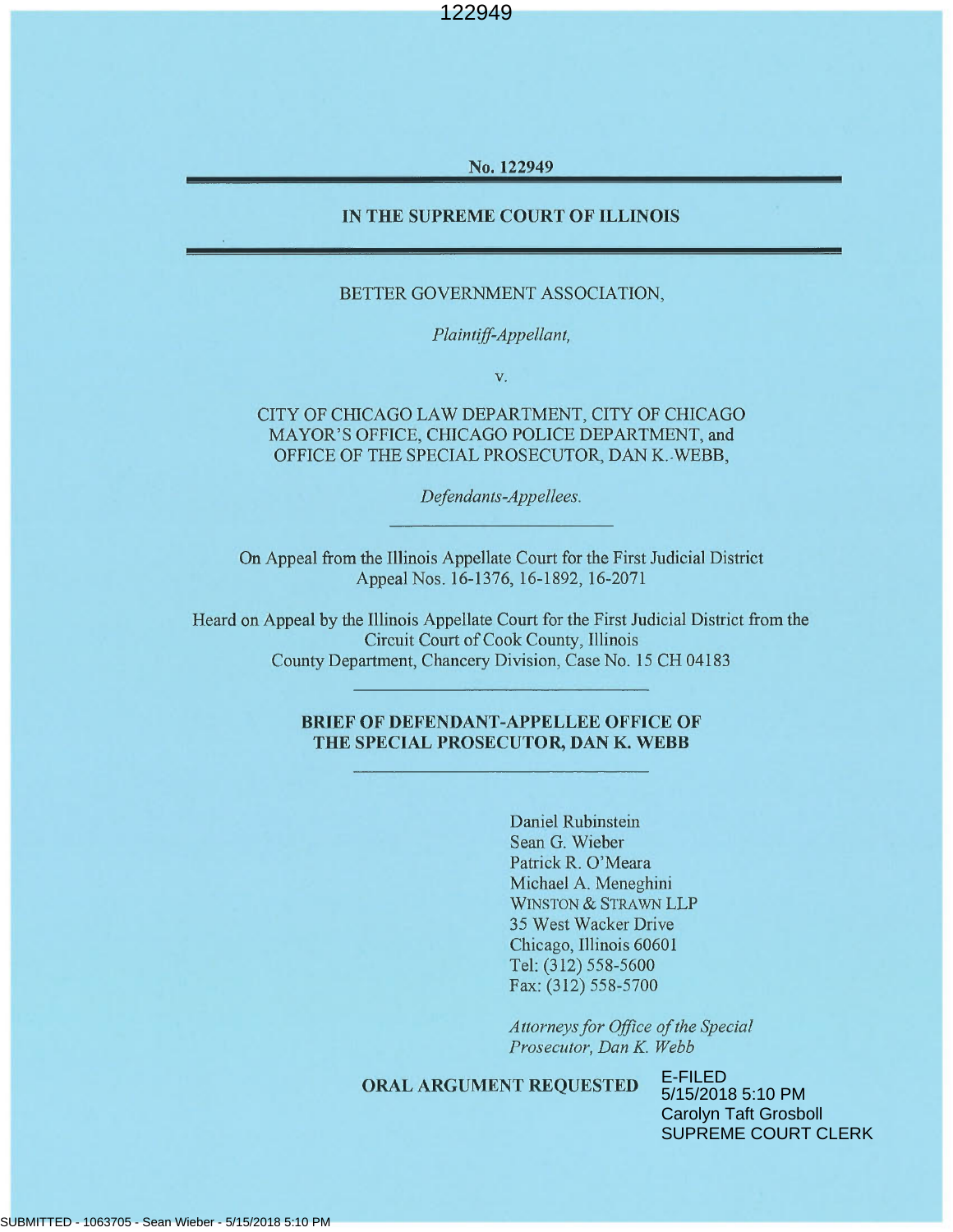## **POINTS AND AUTHORITIES**

|    | A.                                              |                                                                           |  |  |  |  |  |
|----|-------------------------------------------------|---------------------------------------------------------------------------|--|--|--|--|--|
|    | <b>B.</b>                                       |                                                                           |  |  |  |  |  |
|    | $\mathcal{C}$ .                                 |                                                                           |  |  |  |  |  |
|    | D.                                              |                                                                           |  |  |  |  |  |
|    | Ε.                                              |                                                                           |  |  |  |  |  |
|    |                                                 |                                                                           |  |  |  |  |  |
|    | Better Gov't Ass'n v. Illinois High Sch. Ass'n, |                                                                           |  |  |  |  |  |
|    | Melena v. Anheuser-Busch, Inc.,                 |                                                                           |  |  |  |  |  |
|    | Leonardi v. Loyola Univ. of Chicago,            |                                                                           |  |  |  |  |  |
|    |                                                 | People v. Nash,                                                           |  |  |  |  |  |
|    |                                                 |                                                                           |  |  |  |  |  |
|    |                                                 |                                                                           |  |  |  |  |  |
|    | Bd. of Educ. v. Verisario,                      |                                                                           |  |  |  |  |  |
|    |                                                 | In re Appointment of Special Prosecutor,                                  |  |  |  |  |  |
| I. |                                                 | The Appellate Court correctly rejected the BGA's narrow interpretation of |  |  |  |  |  |
|    |                                                 | Bd. of Educ. v. Verisario,                                                |  |  |  |  |  |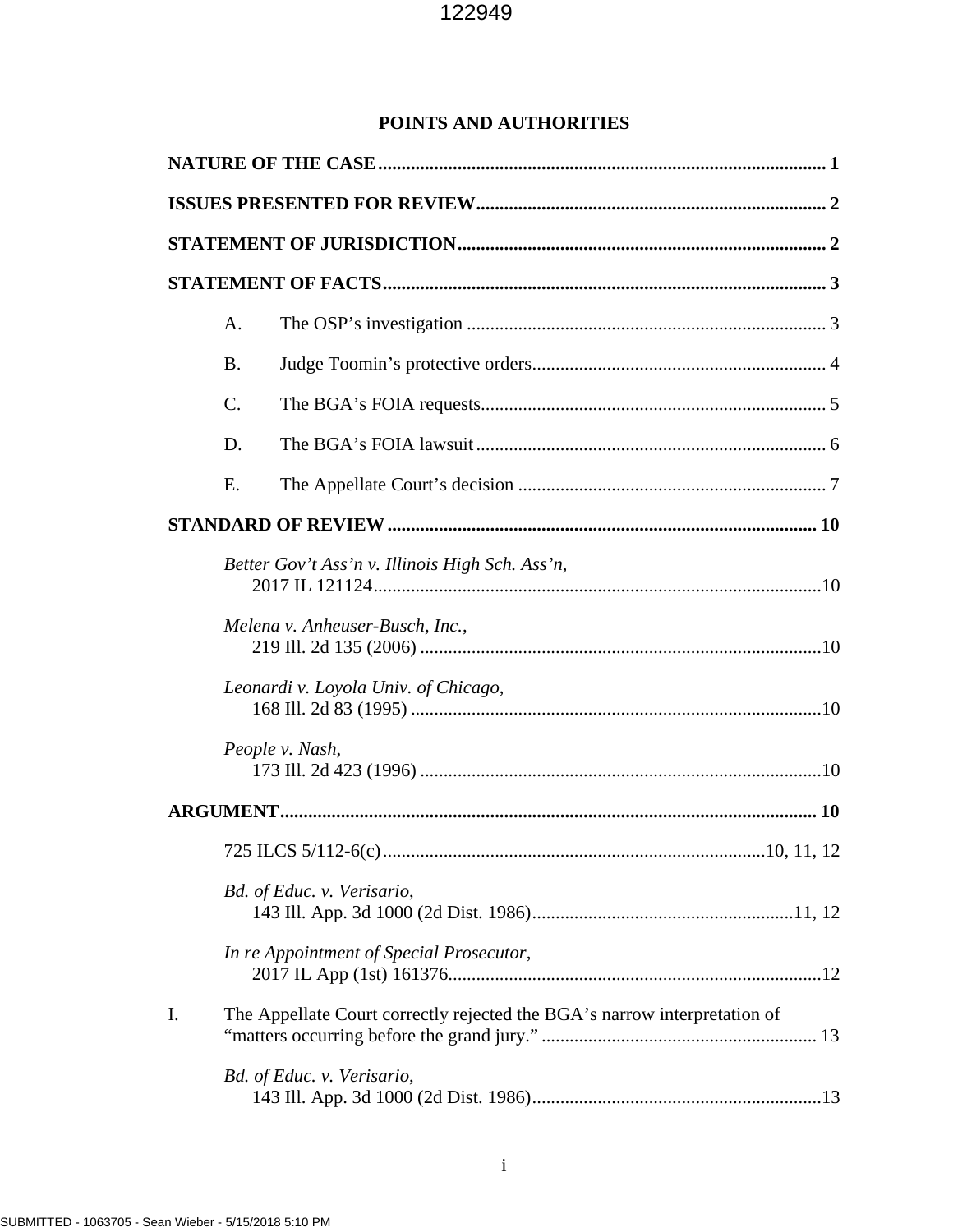| The Appellate Court's decision is firmly supported by well-<br>established precedent interpreting the phrase "matters occurring                                                                |  |  |  |  |
|------------------------------------------------------------------------------------------------------------------------------------------------------------------------------------------------|--|--|--|--|
| In re Appointment of Special Prosecutor,                                                                                                                                                       |  |  |  |  |
| Bd. of Educ. v. Verisario,                                                                                                                                                                     |  |  |  |  |
|                                                                                                                                                                                                |  |  |  |  |
| People ex rel. Sears v. Romiti,                                                                                                                                                                |  |  |  |  |
| In re Special Grand Jury 89-2,                                                                                                                                                                 |  |  |  |  |
| In the Matter of: Eyecare Physicians of Am.,                                                                                                                                                   |  |  |  |  |
| Sec. & Exch. Comm'n v. Dresser Indus., Inc.,                                                                                                                                                   |  |  |  |  |
| In re Grand Jury Investigation,                                                                                                                                                                |  |  |  |  |
| The BGA's statutory interpretation argument misconstrues this<br>Court's cases on the narrowness of FOIA exemptions and is at<br>odds with the practical, real-world mechanics of a grand jury |  |  |  |  |
| 1.<br>This Court's decisions have never required courts to<br>interpret a statute differently when it is serving as the basis<br>for a $7(1)(a)$ exemption than how it is interpreted in other |  |  |  |  |
| Bd. of Educ. v. Verisario,                                                                                                                                                                     |  |  |  |  |
| S. Illinoisan v. Illinois Dep't of Pub. Health,                                                                                                                                                |  |  |  |  |
| Bowie v. Evanston Cmty. Consol. Sch. Dist. No. 65,                                                                                                                                             |  |  |  |  |
|                                                                                                                                                                                                |  |  |  |  |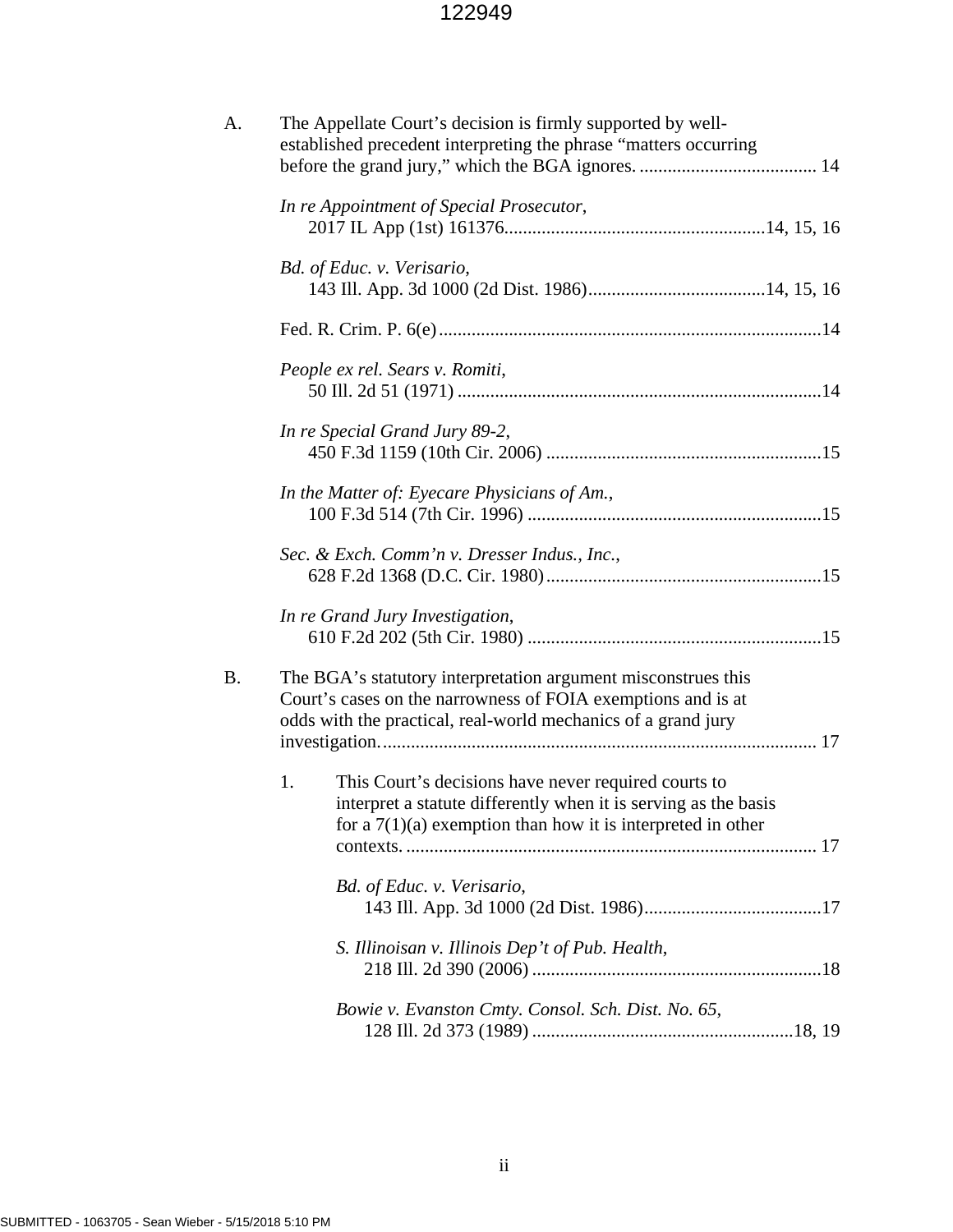|    |    |    | State Journal-Register v. Univ. of Illinois<br>Springfield,                                                                                                                                            |  |
|----|----|----|--------------------------------------------------------------------------------------------------------------------------------------------------------------------------------------------------------|--|
|    |    |    | Lieber v. Bd. of Trustees of S. Illinois Univ.,                                                                                                                                                        |  |
|    |    |    | Illinois Educ. Ass'n v. Illinois State Bd. of Educ.,                                                                                                                                                   |  |
|    |    |    | Ctr. Partners, Ltd. v. Growth Head GP, LLC,                                                                                                                                                            |  |
|    |    | 2. | The BGA's proposed "narrow" interpretation of "matters"<br>occurring before the grand jury" is unrealistic and                                                                                         |  |
|    |    |    | Administrative Office of the Illinois Courts, "A<br>Handbook for Illinois Jurors - Grand Jury",<br>http://www.illinoiscourts.gov/CircuitCourt/Jury/<br>GrandJury.pdf (last accessed May 8, 2018)20, 21 |  |
|    |    |    | People v. Creque,                                                                                                                                                                                      |  |
|    |    |    | People v. Beu,                                                                                                                                                                                         |  |
|    |    |    | Bd. of Educ. v. Verisario,                                                                                                                                                                             |  |
|    |    |    | Nelson v. Kendall Cty.,                                                                                                                                                                                |  |
|    | C. |    | The substance of the BGA's FOIA requests provided an adequate                                                                                                                                          |  |
|    |    |    |                                                                                                                                                                                                        |  |
|    |    |    | Kopchar v. City of Chicago,                                                                                                                                                                            |  |
| Π. |    |    | The BGA's argument about the interplay of FOIA and section $112-6(c)$<br>should be rejected because it renders the latter's grand jury secrecy                                                         |  |
|    |    |    |                                                                                                                                                                                                        |  |
|    |    |    |                                                                                                                                                                                                        |  |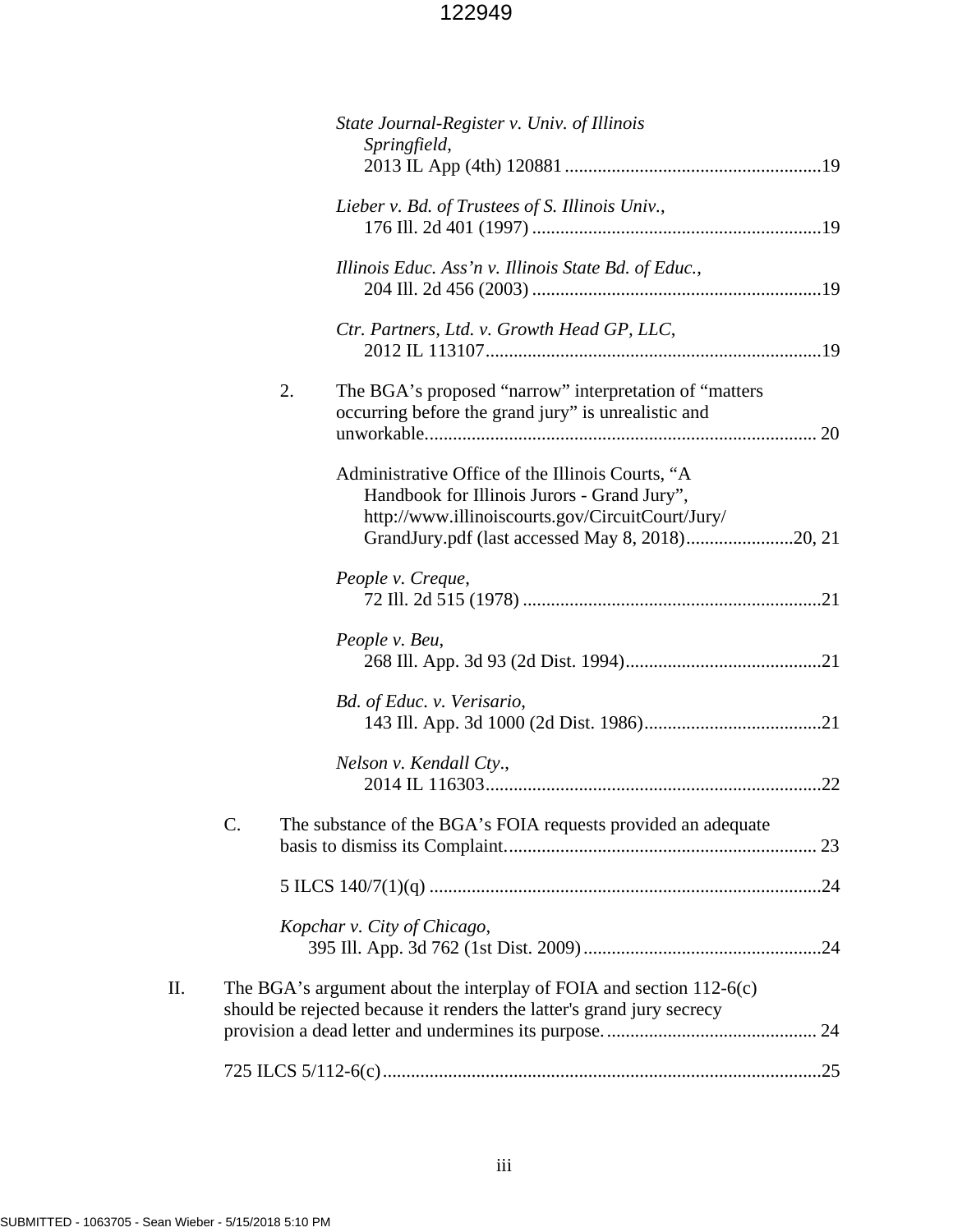| A. | The Appellate Court correctly interpreted the "when a law so |  |
|----|--------------------------------------------------------------|--|
|    |                                                              |  |
|    | In re Appointment of Special Prosecutor,                     |  |
|    | Moon v. Rhode,                                               |  |
|    |                                                              |  |
|    | In re Parentage of J.W.,                                     |  |
|    | Taliani v. Herrmann,                                         |  |
|    | Pritza v. Vill. of Lansing,                                  |  |
| Β. | The BGA's interpretation overrules 725 ILCS 5/112-6 by       |  |
|    |                                                              |  |
|    |                                                              |  |
|    | People ex rel. Sears v. Romiti,                              |  |
|    | Lily Lake Rd. Defs. v. Cty. of McHenry,                      |  |
|    | Blanchette v. Connecticut Gen. Ins. Corps.,                  |  |
|    | People v. Johnson,                                           |  |
|    |                                                              |  |
|    | Douglas Oil Co. of California v. Petrol Stops Nw.,           |  |
|    | People v. Munson,                                            |  |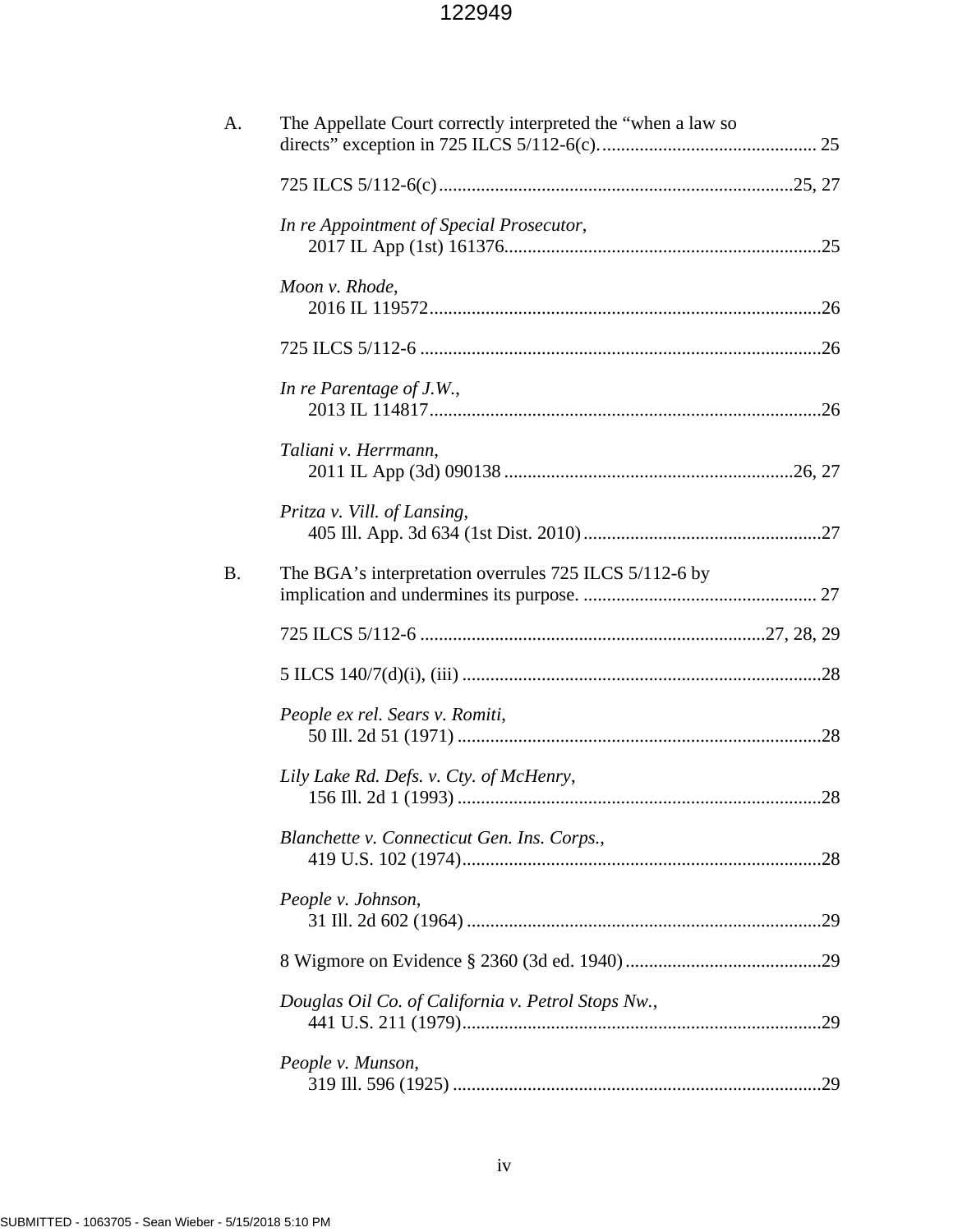| People v. French,                                                     |  |  |  |  |  |
|-----------------------------------------------------------------------|--|--|--|--|--|
| People v. Leavitt,                                                    |  |  |  |  |  |
| In re Appointment of Special Prosecutor,                              |  |  |  |  |  |
| People v. Hanna,                                                      |  |  |  |  |  |
| III.<br>Nothing was improper about the OSP's denial of the BGA's FOIA |  |  |  |  |  |
| GTE Sylvania, Inc. v. Consumers Union of the United States, Inc.,     |  |  |  |  |  |
| State of N.D. ex rel. Olson v. Andrus,                                |  |  |  |  |  |
|                                                                       |  |  |  |  |  |
|                                                                       |  |  |  |  |  |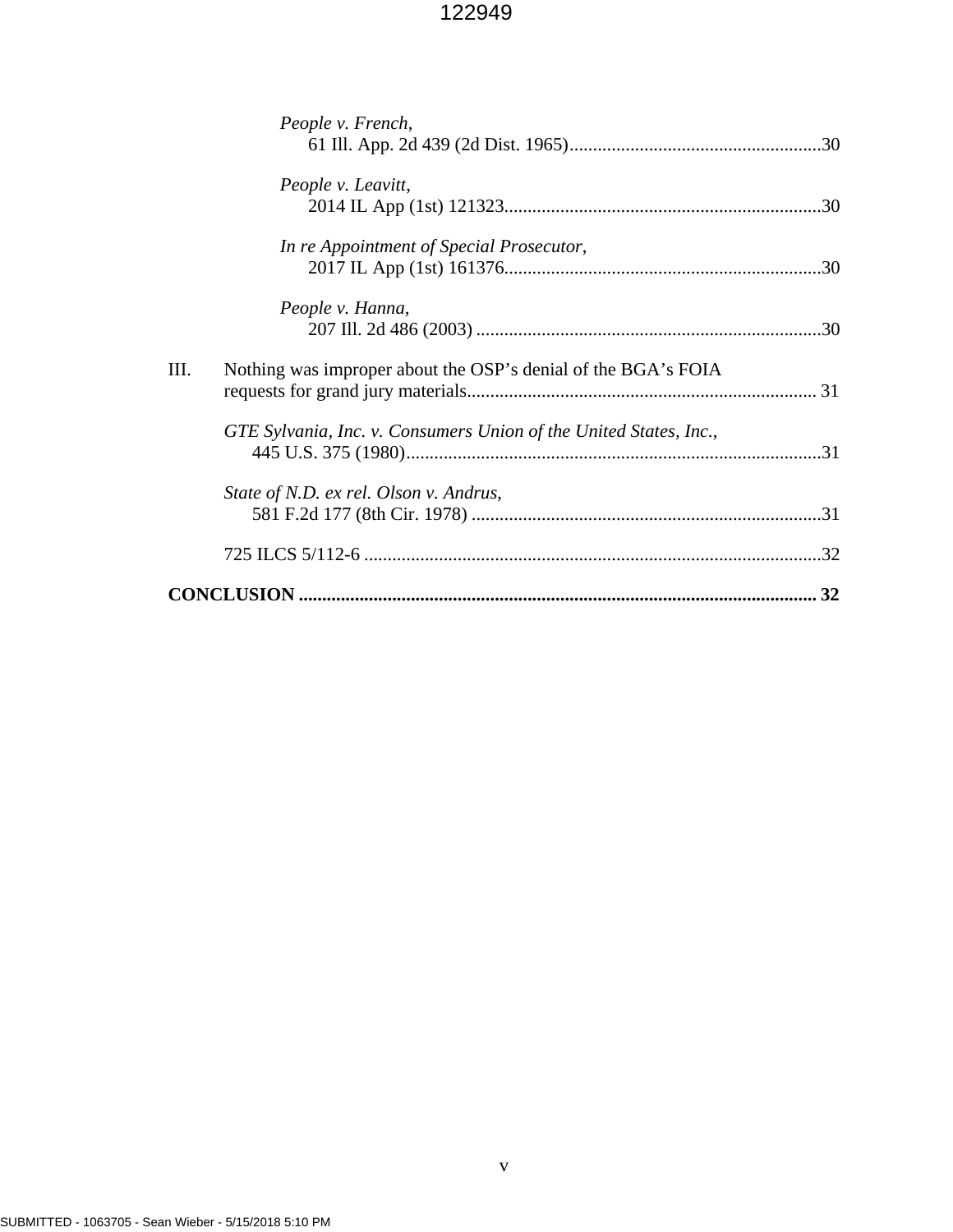#### **NATURE OF THE CASE**

This case involves requests made by the Better Government Association (the "BGA") under the Illinois Freedom of Information Act, 5 ILCS 140/1 *et seq.* ("FOIA"). The BGA submitted one request to the Office of the Special Prosecutor, Dan K. Webb (the "OSP"), and sent copies of a second request to the City of Chicago Law Department, Mayor's Office, and Police Department (collectively, the "City"). The BGA's requests sought different documents, all of which relate to an investigation conducted by a grand jury overseen by the OSP. After the OSP and the City denied the BGA's requests, the BGA sued them in the Chancery Division of the Circuit Court of Cook County asserting the denials were improper.

Both the OSP and the City moved to dismiss the BGA's Complaint on the grounds that the requested materials were exempt from FOIA under 5 ILCS 140/7(1)(a) ("Section  $7(1)(a)$ ") because "State law" specifically prohibited their disclosure. Judge Mikva of the Chancery Division granted the OSP's motion, holding that the materials were exempt from FOIA because of the grand jury secrecy provision in 725 ILCS 5/112-6. But Judge Mikva denied the City's motion, finding that the protective orders entered in the underlying case related to the grand jury investigation (on which the City based its exemption claim) were not "State law" for purposes of Section 7(1)(a).

The City then filed a motion to modify the protective orders before Judge Toomin the judge who oversaw the grand jury investigation. Judge Toomin denied the City's motion, and the City appealed. After further proceedings before the Chancery court, Judge Mikva granted the BGA judgment on the pleadings, ordering the City to produce the requested records. The City appealed that ruling, too. The BGA then obtained a Rule 304(a) certificate to appeal the dismissal of its claim against the OSP.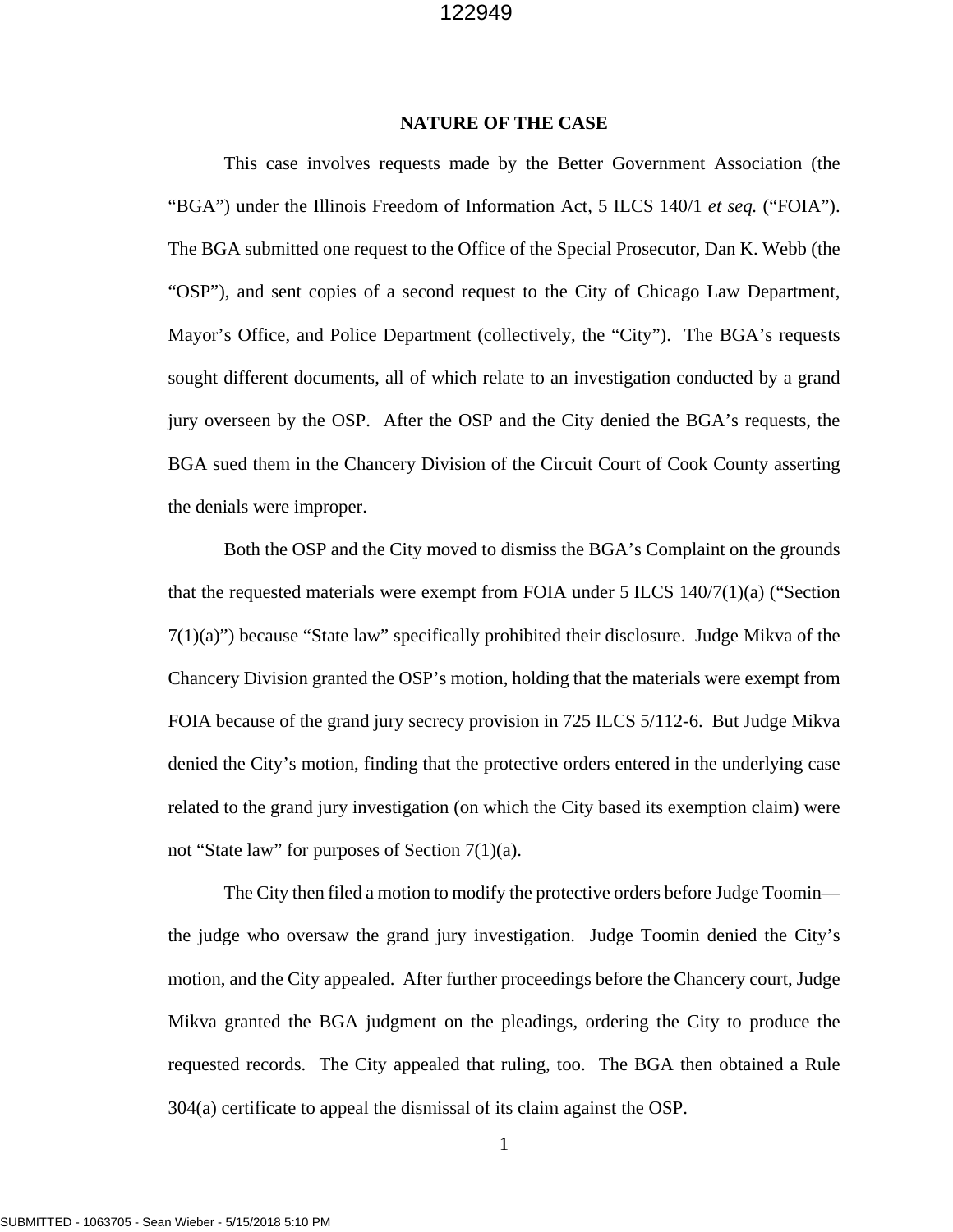The Appellate Court affirmed Judge Toomin's order denying the motion to modify his protective orders, reversed Judge Mikva's order granting the BGA's motion for judgment on the pleadings (and denying the City's motion for judgment on the pleadings), and affirmed in part and reversed in part Judge Mikva's order dismissing the BGA's FOIA complaint against the OSP. On the BGA's appeal of its claim against the OSP, the Appellate Court found that Judge Mikva correctly dismissed the BGA's requests for (1) documents sufficient to show all witnesses interviewed by the OSP and (2) all statements by and communications with "Daley family members," their attorneys, and Mara Georges because they sought "matters occurring before the grand jury." The Appellate Court reversed and remanded for an *in camera* inspection of the OSP's attorney fee invoices (BGA's third FOIA request) to determine what portions, if any, of those records may be disclosed consistent with 725 ILCS 5/112-6.

All issues in this appeal are raised on the pleadings.

## **ISSUES PRESENTED FOR REVIEW**

- I. Whether the Appellate Court correctly found that (1) documents showing the names of every person interviewed by a prosecutor in connection with a grand jury investigation and (2) statements and communications with, by, or to grand jury witnesses or their lawyers were "matters occurring before the grand jury" and thus within the scope of Section 112-6 of the Code of Criminal Procedure of 1963.
- II. Whether the Appellate Court correctly held that documents properly considered "matters occurring before the grand jury" are exempt from FOIA under Section 7(1)(a) regardless of whether any additional Section 7 exemptions also apply to such documents because FOIA's general presumption that public records are open to inspection does not trigger the "when a law so directs" exception to Section 112- 6 of the Code of Criminal Procedure of 1963.

## **STATEMENT OF JURISDICTION**

This Court granted the BGA's petition for leave to appeal from the Appellate Court.

Therefore, this Court has jurisdiction pursuant to Illinois Supreme Court Rule 315.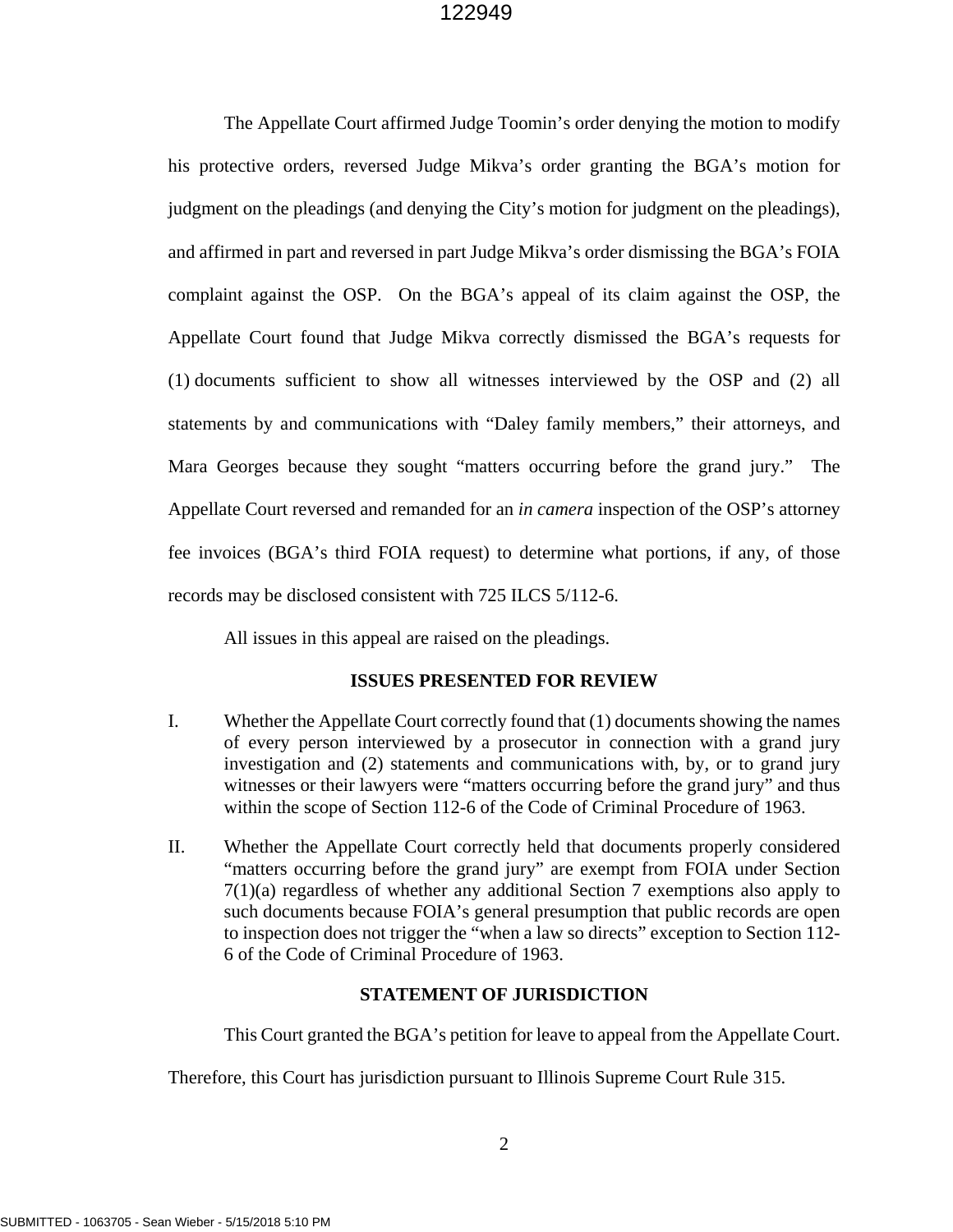#### **STATEMENT OF FACTS**

#### **A. The OSP's investigation**

In 2004, Richard J. Vanecko punched David Koschman in the face after an altercation arose between their two groups of friends on Chicago's Division Street. (C00319–21.[1](#page-8-0) ) Koschman died from injuries caused by Vanecko's physical assault soon afterward. (C00322–23.) The Chicago Police Department investigated the incident in 2004, and conducted a separate reinvestigation in 2011, but neither investigation led to charges against Vanecko or anyone else. (C00259–62, C00281.)

Following a petition by Koschman's mother, Judge Toomin appointed Dan K. Webb as Special Prosecutor. (C00451.) Judge Toomin ordered Webb to investigate (1) "whether criminal charges should be brought against any person in connection with the homicide of David Koschman in the spring of 2004" and (2) "whether, from 2004 to the present, employees of the Chicago Police Department and the Cook County State's Attorney's Office acted intentionally to suppress and conceal evidence, furnish false evidence, and generally impede the investigation into Mr. Koschman's death." (C00311.) Judge Toomin further ordered Webb to "submit a final report to this Court and for the benefit of the Cook County Board of Commissioners detailing the progress and ultimate results of the investigation and any criminal prosecutions commenced." (*Id.*)

As part of Webb's investigation, Webb empaneled a special Cook County grand jury. (C00316.) Over the course of its 17-month investigation, the grand jury obtained

 $\overline{a}$ 

<span id="page-8-0"></span><sup>&</sup>lt;sup>1</sup> Citations to "C\_\_\_" refer to the record from proceedings before Judge Toomin. Citations to "SR<sub>u</sub> " reference the record of the proceedings before Judge Mikva, which was prepared as a supplemental record. Citations to the Report of the Special Prosecutor—such as this one—are to the record from the proceedings before Judge Toomin, but the supplemental record also contains a copy of the report. (*See* SR00185 *et seq.*)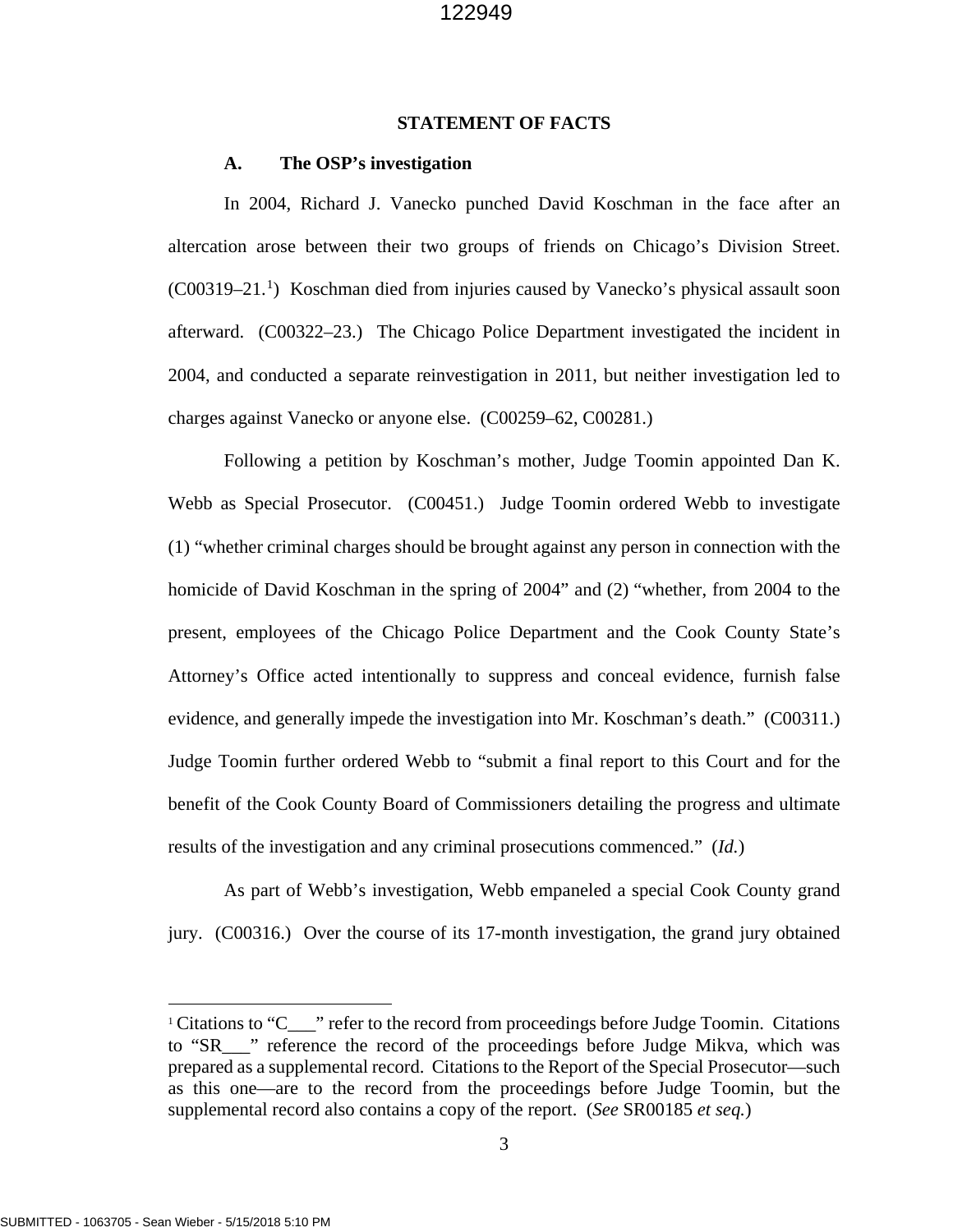information from 146 individual witnesses through a combination of witness interviews and grand jury testimony. (C00317.) In addition, the OSP reviewed over 22,000 documents totaling more than 300,000 pages. (C00318.)

Webb and the grand jury completed their first investigative assignment on December 3, 2012, when the grand jury returned an indictment against Vanecko for involuntary manslaughter in connection with Koschman's death. (C00312.) On January 31, 2014, Vanecko pled guilty to the charge of involuntary manslaughter. (C01541.) Webb and the grand jury completed their second investigative assignment on September 18, 2013, when the OSP informed the Court that Webb would not seek further indictments against the Chicago Police Department or the Cook County State's Attorney's Office personnel for their actions related to the Koschman matter, at which point the grand jury was discharged. (C00455–56, C00460.) Webb filed his court-ordered report with the court that same day; the court temporarily placed the report under seal to preserve Vanecko's right to a fair trial. (C00297–301; C00302–04.) The court unsealed the report and released it to the public on February 4, 2014, days after Vanecko entered his guilty plea. (C01541.)

#### **B. Judge Toomin's protective orders**

Judge Toomin's April 23, 2012 order appointing Webb as Special Prosecutor vested Webb and the OSP with the same powers, authority, and responsibilities as the elected State's Attorney of Cook County (limited only by the subject matter of the investigation). (C00287–88; *see generally* 55 ILCS 5/3-9008(b).) In furtherance of the State's Attorney's statutory duty to safeguard grand jury material from improper disclosure (*see* 725 ILCS 5/112-6(b)), the OSP asked Judge Toomin to enter a protective order prohibiting any party that received materials related to the grand jury's investigation from disseminating them to the public (the "2012 Order"). (C01540.)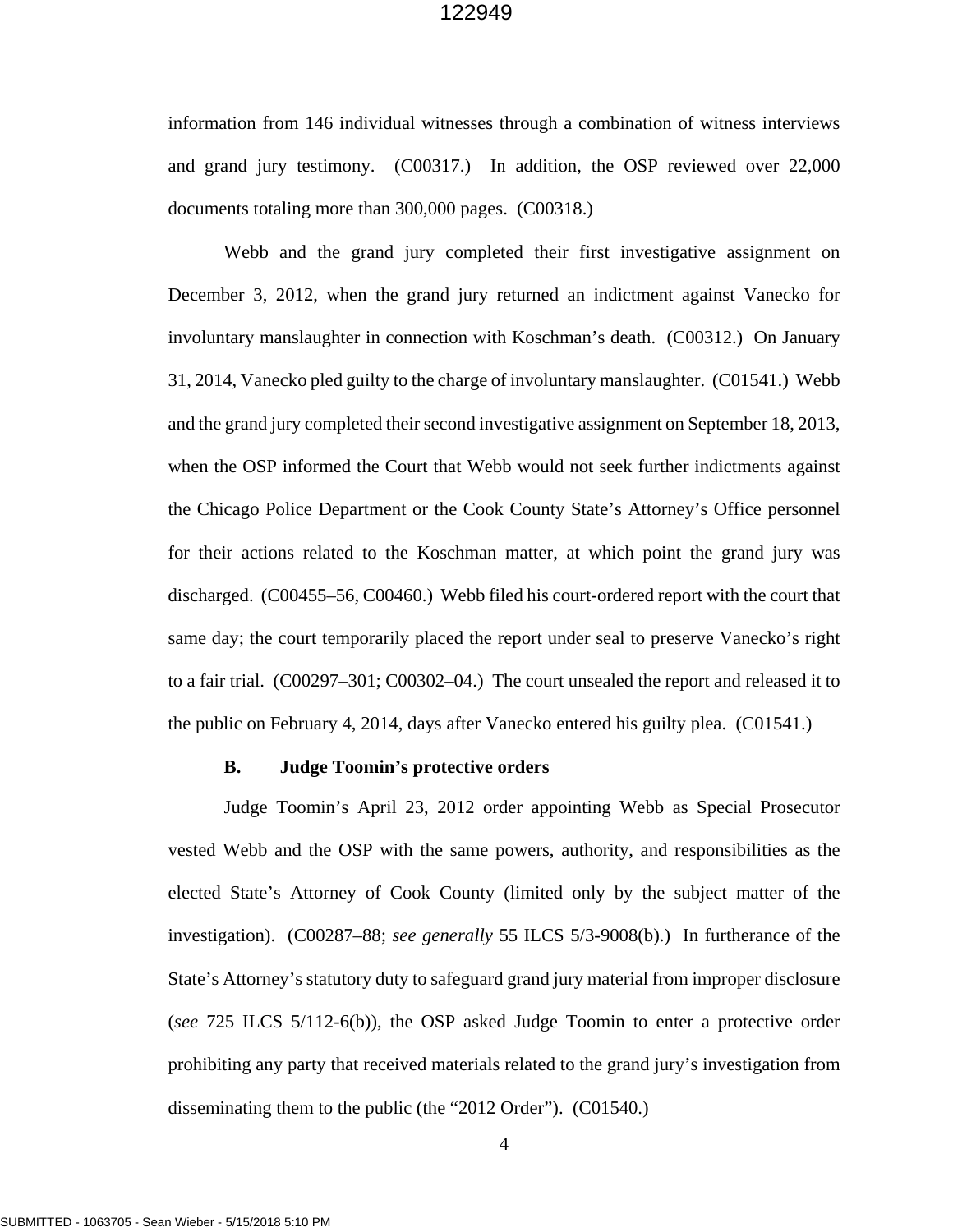The 2012 Order placed under seal "all Grand Jury materials, including but not limited to subpoenas, target letters, and other correspondence related to the service of a Grand Jury Subpoena, sent by the [OSP] to any individual or entity in connection with this investigation." (C00294–95.) It specifically applied to "[a]ny individual[] or entit[y] who receive[s] Grand Jury materials from the [OSP] . . . ." (C00294.) Judge Toomin issued the 2012 Order "to protect the sanctity of the investigation of the [OSP] and the work of the special grand jury." (C00728.)

After the *Chicago Sun-Times* submitted a FOIA request to the City in 2014 seeking "copies of all subpoenas city officials received from [the OSP]" and "all documents and records provided to [the OSP]," Judge Toomin entered a second order clarifying the scope of the 2012 Order (the "2014 Order"). (C00726, C00729.) The 2014 Order prohibited the City from complying with any FOIA request that "ident[ified]" or "characteriz[ed]" documents as having been "disseminated to the [OSP] in furtherance of its investigation into the death of David Koschman." (C00729.) The Court reiterated that the 2012 Order "remains in full force and effect" and "limits only the identification of any documents or other records as being grand jury materials." (*Id.*)

#### **C. The BGA's FOIA requests**

On January 23, 2015, the BGA e-mailed a FOIA request to the OSP, which sought:

(1) Documents sufficient to show the names of everyone interviewed by Dan Webb's special prosecutors in relation to the David Koschman/Richard Vanecko case.

(2) Copies of any and all statements by and communications with Daley family members and their attorneys; and the same information for Mara Georges.

(3) Copies of any and all itemized invoices and billing records for the special prosecutor's team.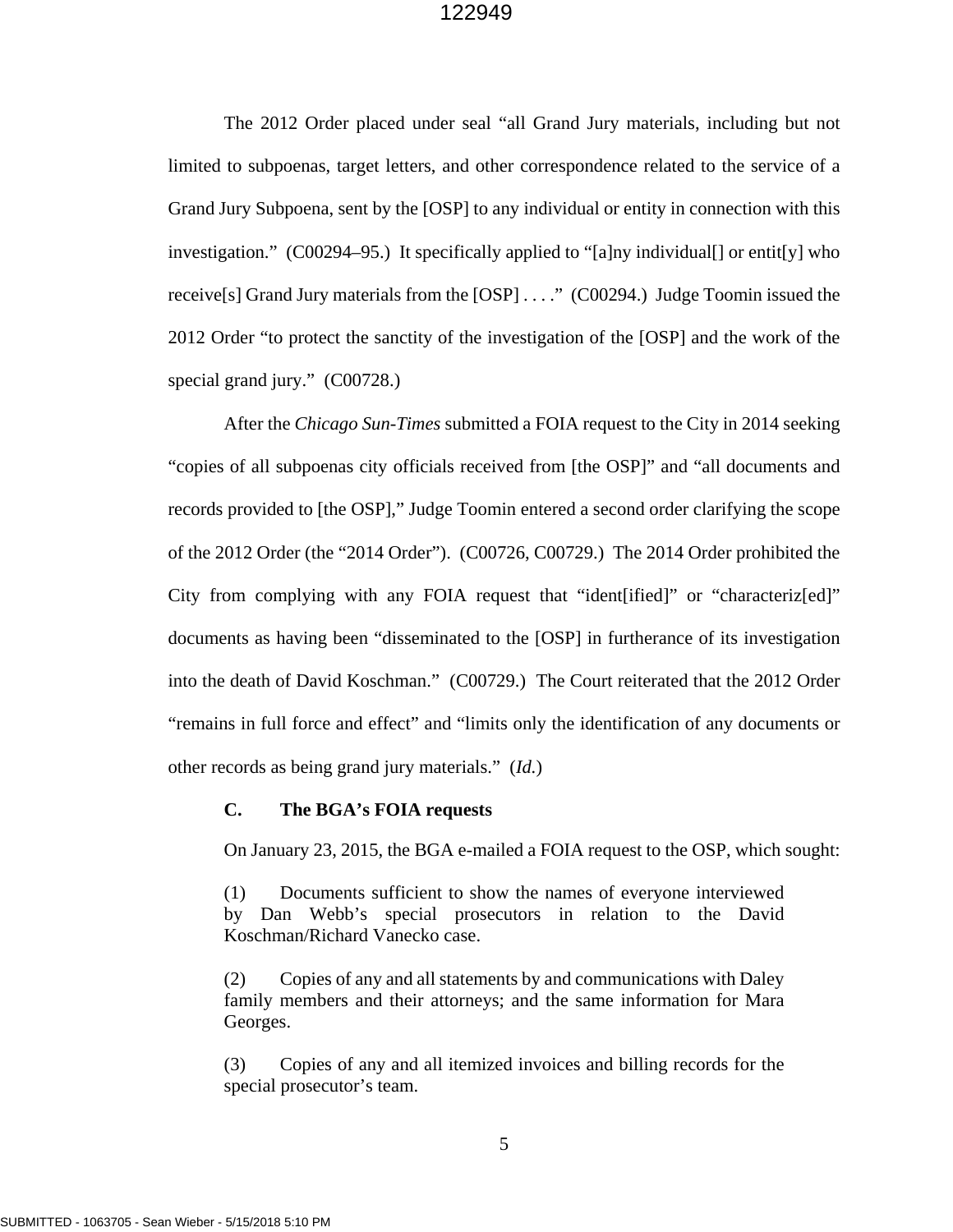(SR00016.) The OSP sent a response letter denying the BGA's entire request because all of the materials requested were exempt from FOIA under Section  $7(1)(a)$ . (SR00012.)

The BGA sent the City a similar FOIA request the same day. (SR00012.) This request sought essentially the same documents that the *Chicago Sun-Times* had previously requested, and again identified and characterized the documents requested as being related to the investigation of the death of David Koschman. (SR00012–13.) The City denied the request, stating that the documents were exempt from FOIA because both the 2012 Order and 2014 Order were "State law" that prohibited it from disseminating the requested grand jury materials. (SR00013.)

## **D. The BGA's FOIA lawsuit**

The BGA subsequently filed a Complaint against the OSP and the City in the Chancery Division of the Circuit Court of Cook County, claiming both had improperly denied its FOIA requests. (SR00009–15.) The OSP and the City each moved to dismiss under 735 ILCS 5/2-619, asserting that the materials were exempt from FOIA under Section 7(1)(a). (SR00139–58, SR00119–36.)

Judge Mikva of the Chancery Division granted the OSP's motion in full, holding that the grand jury secrecy provision in 725 ILCS 5/112-6(c) categorically prohibited the disclosure of all the materials the BGA sought. (SR00752–53.) Judge Mikva, however, held that the 2012 and 2014 Orders were not "State law" under Section 7(1)(a) of FOIA and denied the City's motion on that basis. (SR00754–55.) Judge Mikva's order suggested that the BGA move to intervene in the underlying *In re Appointment of Special Prosecutor*  case before Judge Toomin, requesting that his honor modify the 2012 Order and 2014 Order to permit the City to produce the material the BGA had requested. (SR00756.)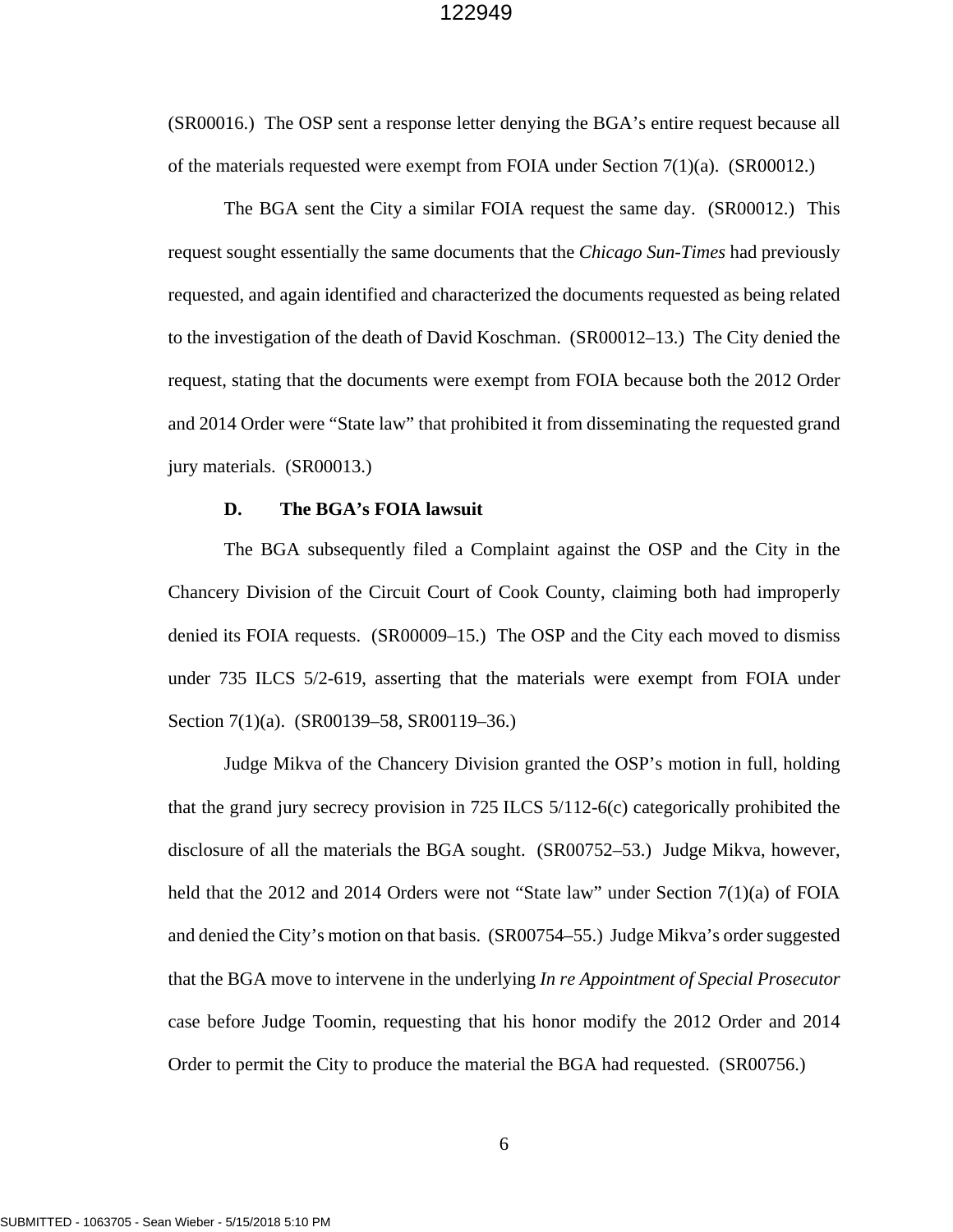When the BGA elected not to follow Judge Mikva's suggested course of action, the City eventually filed its own motion before Judge Toomin, requesting modification of the 2012 Order and the 2014 Order. (C01151.) The BGA filed a brief in support (C01503), and the OSP filed a brief opposing the relief (C01506.) Judge Toomin eventually issued a 21-page order declining to modify the orders. (C01538–58.) The court found that the documents the BGA sought from the City were "matters occurring before the grand jury" within the scope of his orders, and that an enduring interest in keeping the sealed documents secret outweighed any interest in modifying the orders. (C01550, C01556–58.) While acknowledging that some of the reasons for secrecy are removed after indictment, the court based its decision on the importance of safeguarding the deliberations of grand jurors and the witnesses who played a role in the grand jury's investigation to preserve the legitimacy and functionality of the grand jury as an institution. (C01547–49, C01557–58.)

After Judge Toomin denied the City's request, the BGA and the City filed crossmotions for judgment on the pleadings before Judge Mikva. (SR01336–47; SR01480–81.) The court granted the BGA's motion and denied the City's motion for the same reasons that it denied the City's motion to dismiss. (SR01746–54, SR01769–70.)

#### **E. The Appellate Court's decision**

Three appeals followed the orders discussed above, which the Appellate Court consolidated: (1) the City's appeal of Judge Toomin's order denying the City's motion to modify the 2012 Order and the 2014 Order; (2) the City's appeal of Judge Mikva's order granting the BGA's motion for judgment on the pleadings; and (3) the BGA's appeal of Judge Mikva's order granting the OSP's motion to dismiss. *In re Appointment of Special Prosecutor*, 2017 IL App (1st) 161376, ¶¶ 28–29.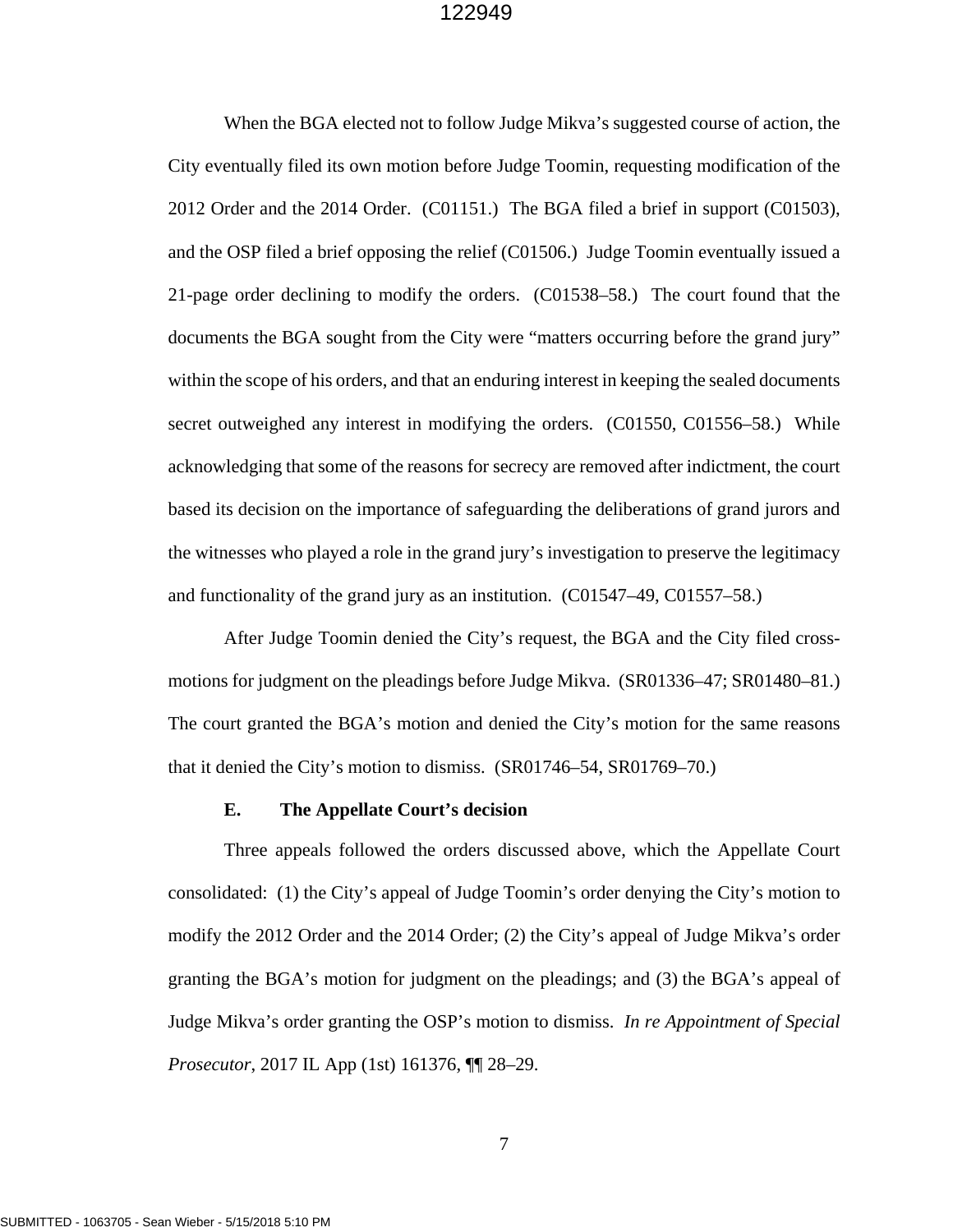In the City's appeal of Judge Toomin's order declining to modify the protective orders, the Appellate Court noted that a trial court enjoys a great deal of latitude with respect to protective orders, and found that Judge Toomin fully explained why he denied the City's motion. *Id.* at ¶¶ 32–33. Judge Toomin "specifically found that even though the grand jury had been discharged, and Vanecko had been indicted and sentenced, secrecy was still justified by (1) the institutional legitimacy of the grand jury, (2) the need to assure freedom of deliberation of future grand juries and the participation of future witnesses, and (3) the need to ensure witnesses that the confidentiality of their testimony would not be lifted tomorrow." *Id.* at ¶ 33 (internal quotations omitted). The Appellate Court held that Judge Toomin did not abuse his discretion in finding "the need for particularized secrecy still existed" and affirmed his order refusing to modify the 2012 Order and 2014 Order.

In the City's appeal of Judge Mikva's decision, the Appellate Court reversed the order granting the BGA's motion for judgment on the pleadings and granted the City's motion for judgment on the pleadings. The Appellate Court did so by applying the "straightforward rule" established by the Supreme Court of the United States in *GTE Sylvania, Inc. v. Consumers Union of the United States, Inc.*, 445 U.S. 375, 387 (1980), which held that "constru[ing] the lawful obedience of an injunction issued by a federal district court with jurisdiction to enter such a decree as 'improperly' withholding documents under the Freedom of Information Act would do violence to the common understanding of the term 'improperly' and would extend the Act well beyond the intent of Congress." *Id.* at ¶¶ 43, 53. Thus, the Appellate Court held that "respect for the judicial process" required Judge Toomin's lawful court order to take precedence over the disclosure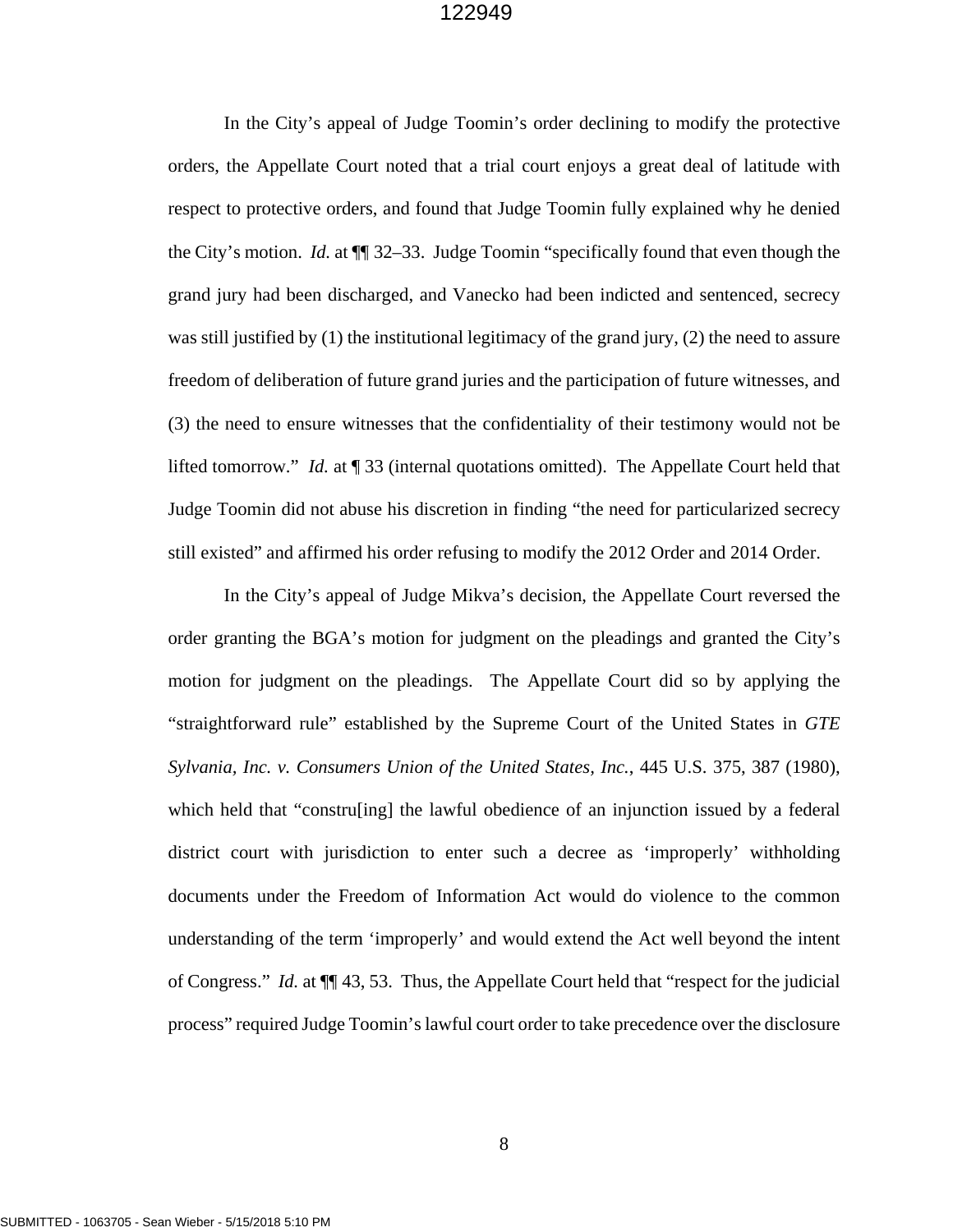requirements of FOIA, and that it was not "improper" for the City to refuse to disclose documents because a court order commanded it to do so. *Id.* at ¶ 46.

Lastly, in the BGA's appeal of Judge Mikva's order granting the OSP's motion to dismiss, the Appellate Court affirmed Judge Mikva's decision with respect to the first and second FOIA requests ("for documents showing names of every person interviewed by Webb in connection with his investigation" and for "copies of all statements by and communications with 'Daley family members,' their attorneys, and Mara Georges, the City's Corporation Counsel," respectively), but reversed and remanded with respect to the third request (for the OSP's "itemized invoices and billing records"). *Id.* at ¶¶ 64–66. The Appellate Court found that Judge Mikva correctly determined that the BGA's first and second FOIA requests sought documents that categorically constituted "matters occurring before the grand jury" and were thus exempt from disclosure under section 112-6. *Id.* at ¶¶ 64–65. These materials would "clearly reveal" the identities of witnesses, as well as their testimony, and "the strategy or direction of the investigation." *Id.* Secrecy of these materials was "clearly critical to the integrity of the grand jury process." *Id.* at  $\P$  64.

For the third FOIA request, while acknowledging that the disclosure of the attorney fee invoices may reveal the strategy or direction of the investigation, the Appellate Court found that they were not categorically exempt *Id.* at ¶ 67. Thus, the Appellate Court reversed the dismissal of "the portion of count III of BGA's complaint that sought disclosure of the OSP's attorney fee invoices," and remanded for an *in camera* review to "determine what, if any, portions of the requested records may be disclosed notwithstanding section 112-6 of the Code's prohibition on disclosure of information regarding 'matters occurring before the grand jury.'" *Id.* at ¶¶ 67–68. It instructed the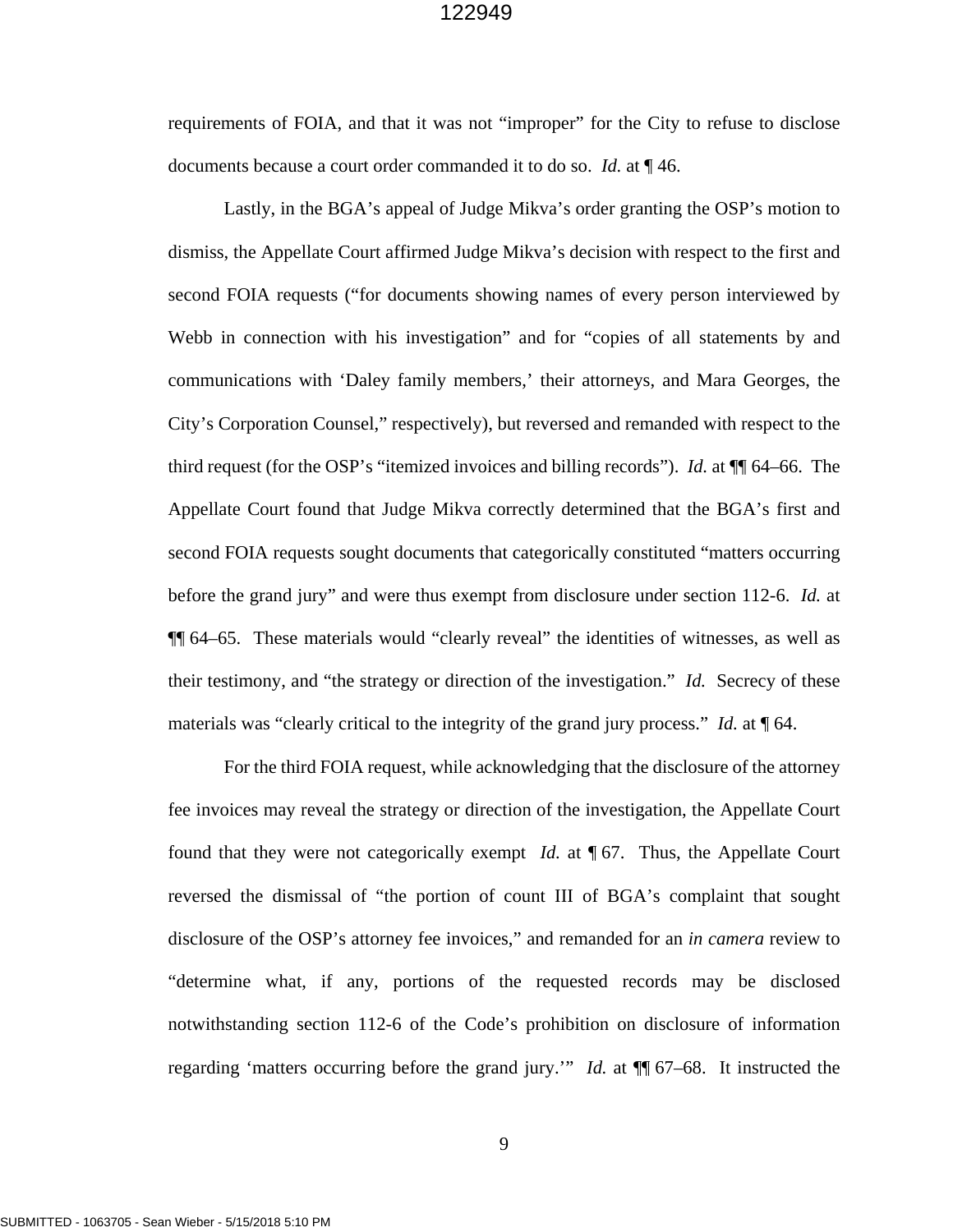court to "be mindful that 'the interests in grand jury secrecy, although reduced, are not eliminated merely because the grand jury has ended its activities.'" *Id.* at ¶ 69.

The Appellate Court also rejected the BGA's argument that *all* of the records it requested from the OSP must be disclosed due to the "when a law so directs" clause in 725 ILCS 5/112-6(c). *Id.* at ¶ 63. The court held "that adopting the BGA's expansive interpretation of 'when a law so directs' would render the secrecy provisions in section 112-6 of the Code 'a dead letter,' because FOIA would effectively nullify them." *Id.*

#### **STANDARD OF REVIEW**

The court reviews a grant of a section 2-619 motion to dismiss *de novo*. *Better Gov't Ass'n v. Illinois High Sch. Ass'n*, 2017 IL 121124, ¶ 21 (affirming dismissal of the BGA's complaint); *Melena v. Anheuser-Busch, Inc.*, 219 Ill. 2d 135, 141 (2006). The court reviews the judgment, not the reasoning, and it may affirm on any ground in the record, regardless of whether the court relied on those grounds or whether the court's reasoning was correct. *Leonardi v. Loyola Univ. of Chicago*, 168 Ill. 2d 83, 97 (1995); *People v. Nash*, 173 Ill. 2d 423, 432 (1996).

#### **ARGUMENT**

While ostensibly about two FOIA requests, this case is about the future of grand jury secrecy in Illinois. The Appellate Court here affirmed Judge Mikva's dismissal of the BGA's complaint against the OSP as to its first and second requests, which sought (1) a list of all the witnesses the OSP interviewed while overseeing the grand jury investigation, and (2) statements made by certain of those witnesses, as well as the OSP's other communications with them and their attorneys. In this Court, the BGA argues that those documents—which are quintessential examples of "matters occurring before the grand jury," and thus forbidden from public disclosure under 725 ILCS 5/112-6(c)—*must* be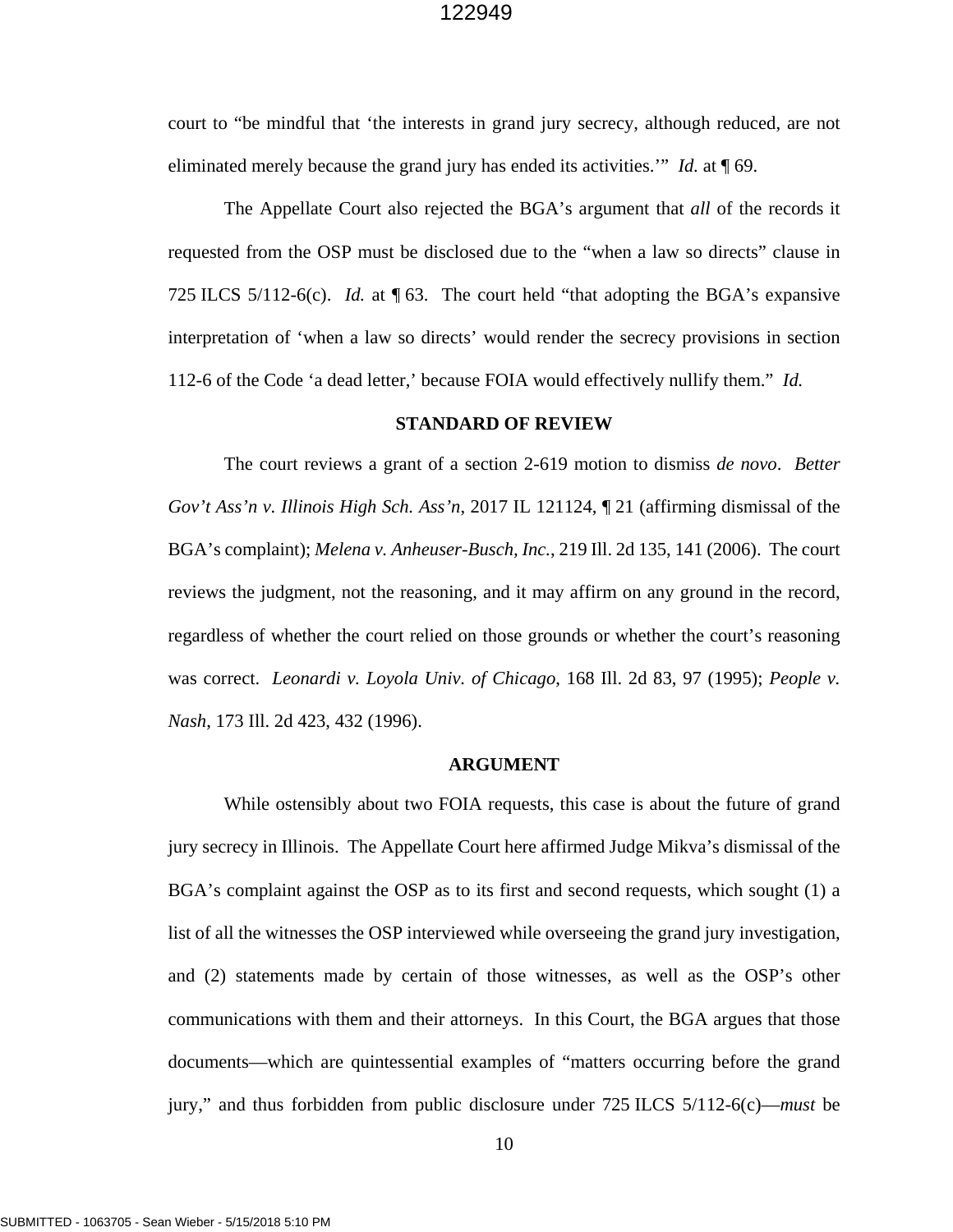disclosed to the public because of FOIA. The BGA not only disagrees with the Appellate Court's conclusion that the documents it seeks are "matters occurring before the grand jury," it also argues the documents are not exempt *even if* they are "matters occurring before the grand jury."

That is not, and cannot be, the law. Thus, this Court should affirm Judge Mikva's dismissal of the BGA's Complaint as to its first and second FOIA requests for two reasons.

*First*, as Judge Mikva held and the Appellate Court agreed, the BGA's requests sought "matters occurring before the grand jury" as defined by both Illinois and federal precedent, which this Court has deemed instructive. (*Infra* § I.A.) As the Appellate Court recognized, 725 ILCS 5/112-6(c)'s prohibition against disclosing "matters occurring before the grand jury" forbids prosecutors from disseminating anything that would reveal "the identity of witnesses or jurors, the substance of the testimony, the strategy or direction of the investigation, the deliberations or questions of jurors, and the like." *See Bd. of Educ. v. Verisario*, 143 Ill. App. 3d 1000, 1007 (2d Dist. 1986). On their face, the BGA's first and second requests seek information about the identity of witnesses and the substance of their testimony, and would plainly reveal the strategy and direction of the grand jury investigation that the OSP oversaw.

The BGA quibbles with the Appellate Court's analysis on two grounds, both of which fail. It first takes aim at the Appellate Court's interpretation of the phrase "matters" occurring before the grand jury," positing that the phrase must be given a "narrow" meaning here because this is a FOIA case. But the BGA's suggestion that 725 ILCS 5/112- 6(c) must have a narrower—and thus different—meaning in FOIA cases than it does elsewhere is unsupported by this Court's cases. (*Infra* § I.B.1.) Further, the BGA's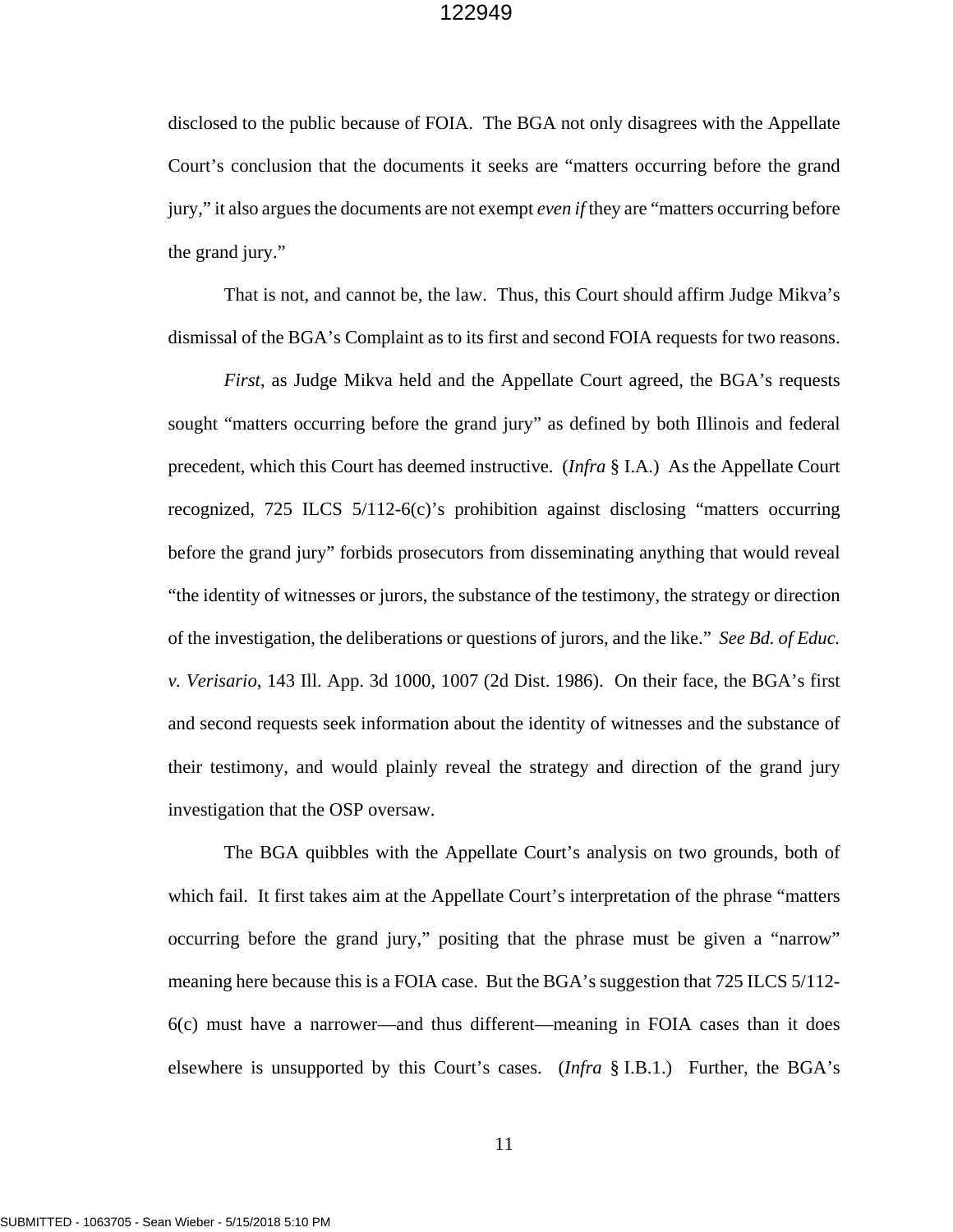proposed limitation of "matters occurring before the grand jury" to no more than the "evidence presented to the grand jury and transcripts of the proceedings" would inexorably lead to the disclosure of what *Verisario* and decades of federal precedent hold to be matters occurring before the grand jury. (*Infra* § I.B.2.) The BGA's second gripe is that Judge Mikva lacked an evidentiary basis to decide that its requests sought exempt material. Nothing in FOIA, however, requires courts to engage in a futile *in camera* review where a request seeks categorically exempt material. (*Infra* § I.C.)

*Second*, the BGA argues that the OSP must disclose the requested records *even if* they constitute "matters that actually did occur before the grand jury." This is so, says the BGA, because FOIA is "a law" that "directs" disclosure of non-exempt records. This simply cannot be right. Both Judge Mikva and the Appellate Court correctly rejected this argument, finding that FOIA's *general* presumption that public records are open to inspection and copying is not specific enough to trump 725 ILCS 5/112-6(c)'s *specific* directive of secrecy. (*Infra* § II.A.) Under the BGA's "harmonious" reading of how the two statutes interact, a "matter occurring before the grand jury" is not exempt from FOIA under Section 7(1)(a) *unless* an *additional* Section 7 exemption applies. This implicitly repeals part of 725 ILCS 5/112-6(c), which this Court's cases unequivocally disfavor. The Court should make no exception here, as the BGA's position would eviscerate the tradition of grand jury secrecy. (*Infra* § II.B.) Indeed, the Appellate Court here remarked that the BGA's "expansive interpretation of 'when a law so directs' would render the secrecy provisions . . . 'a dead letter,' because FOIA would effectively nullify them." *In re Appointment of Special Prosecutor*, 2017 IL App (1st) 161376, ¶ 63.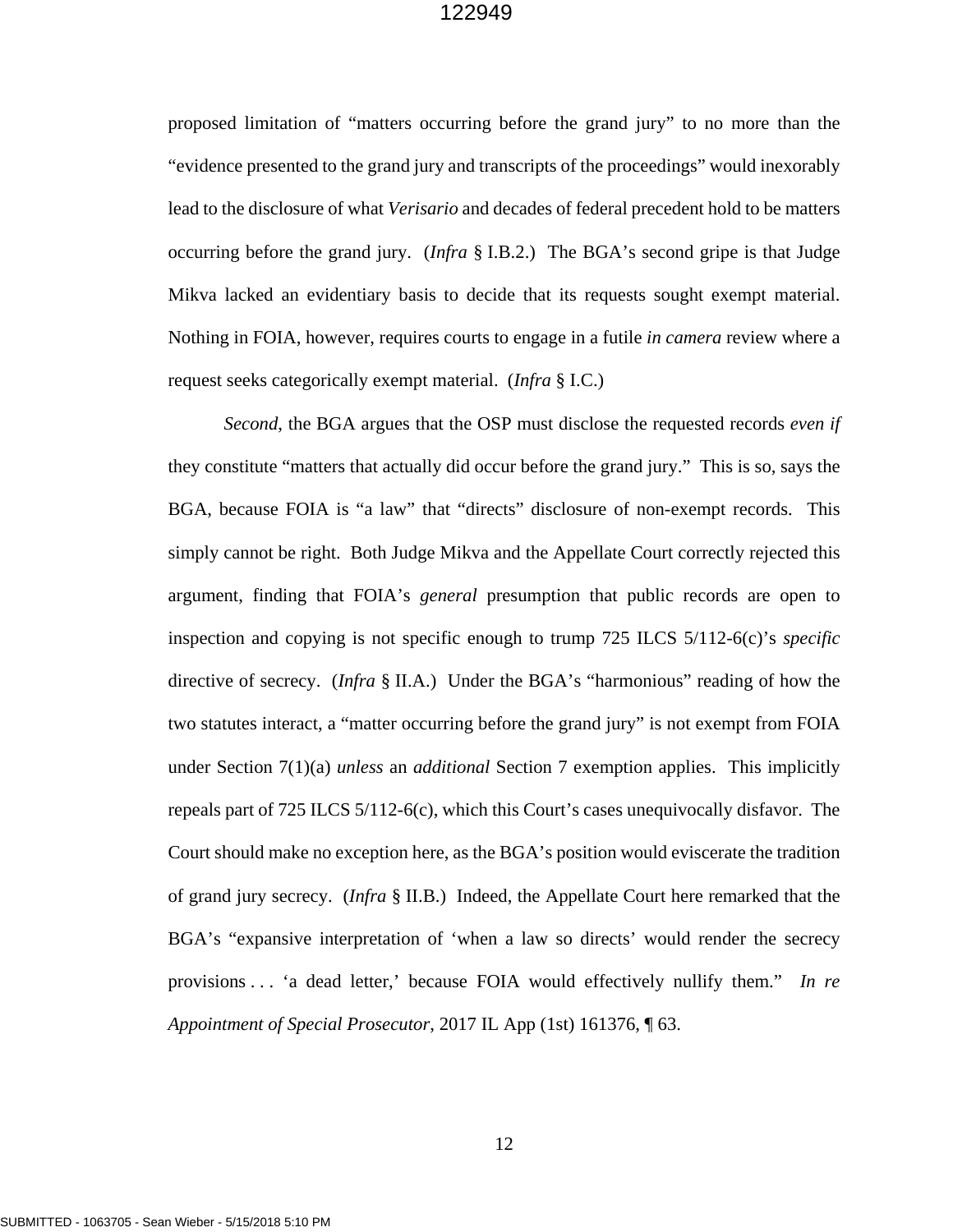Finally, the BGA ends its brief with two pages of invective against the OSP dressed up as an argument that purportedly applies the Appellate Court's "improperly withheld" standard. The BGA's argument is bereft of legal authority, save one forty-year-old Eighth Circuit opinion that is irrelevant to the argument the BGA advances. Suffice it to say that should this Court agree with the OSP that the materials the BGA seeks are exempt from FOIA, then the OSP cannot have "improperly withheld" those materials.

For these reasons, as explained more fully below, the Court should affirm the Appellate Court's decision as to the OSP.

## **I. The Appellate Court correctly rejected the BGA's narrow interpretation of "matters occurring before the grand jury."**

The BGA contends the Appellate Court erred in applying an "unduly broad interpretation" of the phrase "matters occurring before the grand jury." (BGA Br. at 44.) This Court should reject its argument for three reasons. First, the BGA's argument is at odds with all precedent construing that phrase, as the Appellate Court's decision is an uncontroversial application of *Verisario* and similar federal case law to the BGA's FOIA requests. Second, the BGA's "narrow" interpretation of that phrase is based on a FOIAspecific canon of construction that is entirely of the BGA's own invention. Third, even if the BGA's argument was textually sound (it is not), it presents an unworkable standard because it is divorced from the practical realities of grand jury investigations. Finally, the substance of the BGA's FOIA request itself provided the court an adequate evidentiary basis to determine that the BGA sought matters occurring before the grand jury.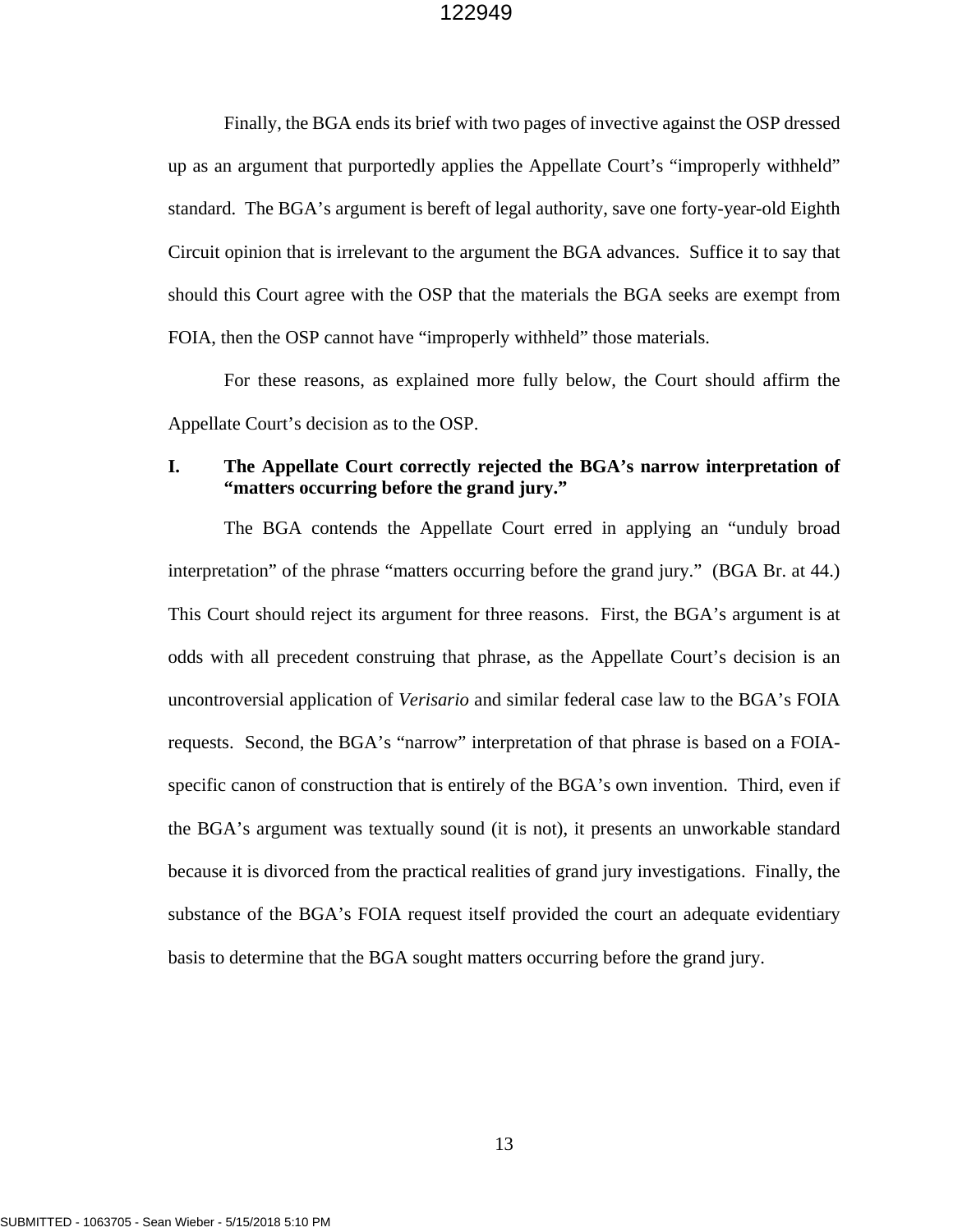## **A. The Appellate Court's decision is firmly supported by well-established precedent interpreting the phrase "matters occurring before the grand jury," which the BGA ignores.**

The BGA frames its argument over the meaning of the phrase "matters occurring before the grand jury" this way: "the Appellate Court erred in holding that records of a prosecutor that were not presented to the grand jury and that would not disclose what took place in the grand jury room are 'specifically prohibited' from disclosure." (BGA Br. at 31.) While the BGA repeatedly characterizes the Appellate Court's decision this way, i.e., about records "not presented to the grand jury and that would not disclose what took place" in the grand jury room, the foregoing quote from the BGA's brief does not cite to the Appellate Court's opinion. Nor could it, as it does not fairly summarize the Appellate Court's reasoning. Indeed, while making a different claim, the BGA belabors the point that Judge Mikva did not review the records the BGA requested or require the OSP to submit an affidavit regarding their contents (BGA Br. at 44), so there would be no basis for the Appellate Court to base its decision on a finding that the records had been "presented" or "would not disclose" what took place in the grand jury room.

No such finding was needed here. The Appellate Court's ruling is grounded in over thirty years of Illinois law, and decades more of federal precedent (on which the applicable Illinois law is based). *See In re Appointment of Special Prosecutor*, 2017 IL App (1st) 161376, ¶ 69 (noting that "the phrase 'matters occurring before the grand jury' has been defined not only by *Verisario*, but through a well-established body of federal case law"). As the Appellate Court noted (*id.* at ¶ 68), the General Assembly borrowed the phrase "matters occurring before the grand jury" from Federal Rule of Criminal Procedure  $6(e)$ , on which Section 112-6 was modeled. *People ex rel. Sears v. Romiti*, 50 Ill. 2d 51, 58 (1971). The tradition of grand jury secrecy that Rule 6(e) codified "broadly" interprets the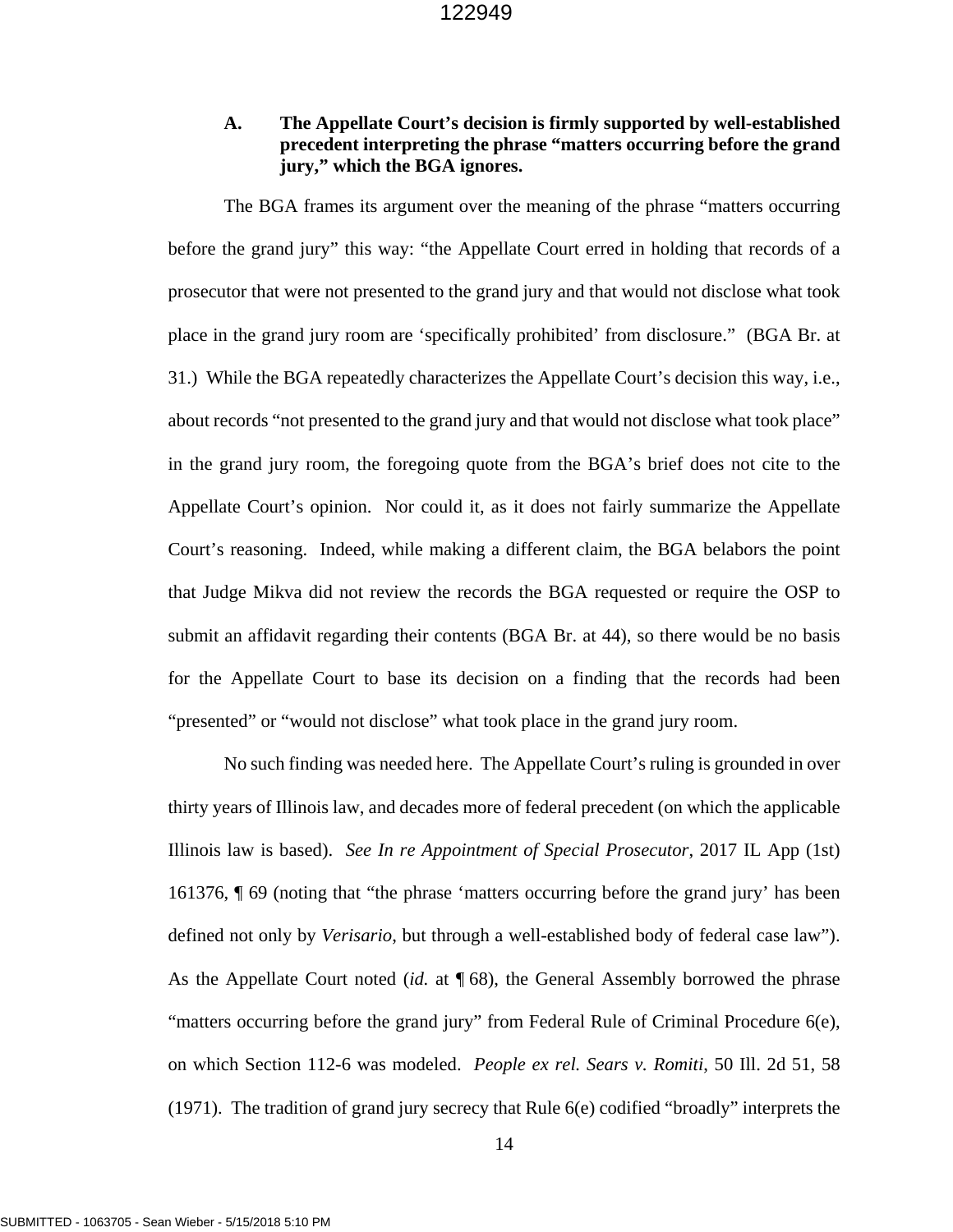term "matters occurring before the grand jury." *In re Special Grand Jury 89-2*, 450 F.3d 1159, 1176 (10th Cir. 2006). The spectrum of matters occurring before the grand jury includes testimony or materials that could identify those cooperating with or targeted by the government's inquiry. *See, e.g.*, *In the Matter of: Eyecare Physicians of Am.*, 100 F.3d 514, 519 (7th Cir. 1996).

Finding that Illinois intended to bring along with that phrase the same meaning ascribed to it by federal courts, *Verisario* construed "matters occurring before the grand jury" in Section 112-6 to protect the "essence of what takes place in the grand jury room, in order to preserve the freedom and integrity of the deliberative process." *Verisario*, 143 Ill. App. 3d at 1005–07. Important here, that "essence" includes anything that would reveal "the identity of witnesses or jurors, the substance of the testimony, the strategy or direction of the investigation, the deliberations or questions of jurors, and the like." *Id.* at 1007*.* That discussion from *Verisario* is echoed in countless federal decisions, some of which the Appellate Court expressly relied on. *See In re Appointment of Special Prosecutor*, 2017 IL App (1st) 161376, ¶ 69 (noting, for example, that *Sec. & Exch. Comm'n v. Dresser Indus., Inc.*, 628 F.2d 1368, 1382 (D.C. Cir. 1980), "held that the term 'matters occurring before the grand jury' in the federal rule encompasses (1) the identities of witnesses or jurors, (2) the substance of testimony, (3) the strategy or direction of the investigation, and (4) the deliberations or questions of jurors, and the like," and that *In re Grand Jury Investigation*, 610 F.2d 202, 216 (5th Cir. 1980), held that the federal rule prohibits disclosure of "anything which 'may *tend to reveal* what transpired before the grand jury." (emphasis added)).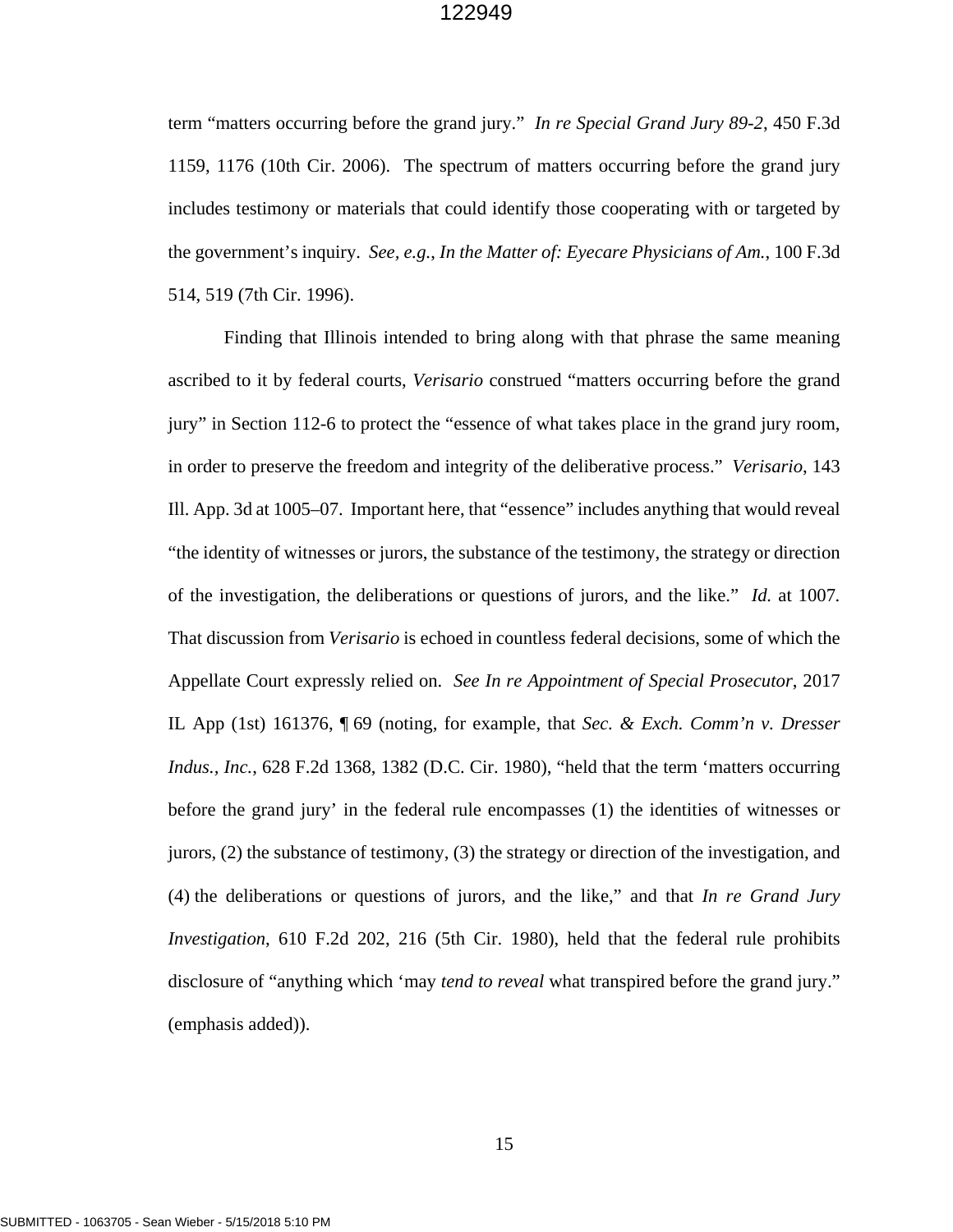Applying those principles, the Appellate Court found that "Judge Mikva correctly determined" that the BGA's requests for (1) documents showing the names of every person interviewed by the OSP in connection with its investigation, and (2) copies of all statements by and communications with "Daley family members, their attorneys, and Mara Georges, the City's Corporation Counsel," fell within the scope of section 112-6 because the disclosures "would clearly reveal the 'identity of witnesses'" and the "strategy or direction of the investigation." (*Id*. at ¶¶ 64–65 (quoting *Verisario*, 143 Ill. App. 3d at 1007).) That is a rote application of precedent interpreting the phrase "matters occurring before the grand jury" to the BGA's requests to the OSP. By arguing otherwise, the BGA advocates that this Court radically depart from the established meaning of that term.

While the BGA mostly resorts to FOIA-specific principles of statutory interpretation to try to gut *Verisario* and these federal decisions (*see infra* § I.B.1), it also attempts to appropriate *Verisario* as supporting a "limited scope" and "narrow interpretation of the phrase." (BGA Br. at 31–32.) It does this by focusing on some of *Verisario*'s flowery language fixated on the literal grand jury room. (*E.g.*, *id.* (quoting *Verisario*, 143 Ill. App. 3d at 1007 (statute "shield[s] 'only the essence of what takes place in the grand jury room").) But this is the BGA cherry-picking what it likes and ignoring the rest, i.e., the portions of that same paragraph which note the statute's purpose is to "protect the identity of witnesses" and "the strategy or direction of the investigation." *Verisario*, 143 Ill. App. 3d at 1007.

The Appellate Court's decision was a well-reasoned application of well-established Illinois and federal case law. The BGA's first and second FOIA requests seek information that will reveal the identities of witnesses, the substance of witness testimony, the questions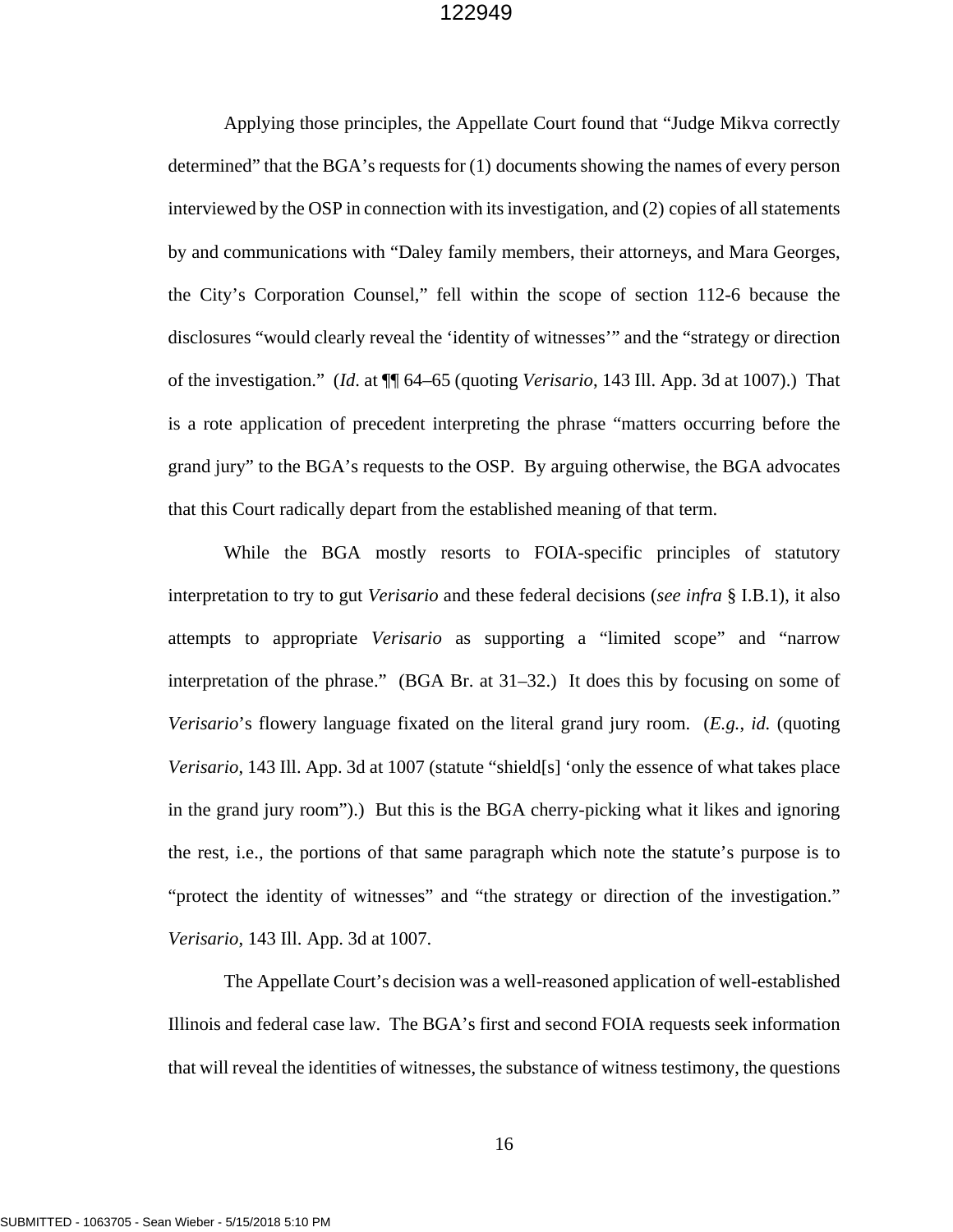of jurors, and the strategy or direction of the investigation. The Appellate Court correctly held that these were "matters occurring before the grand jury."

## **B. The BGA's statutory interpretation argument misconstrues this Court's cases on the narrowness of FOIA exemptions and is at odds with the practical, real-world mechanics of a grand jury investigation.**

The BGA tries to undermine the established meaning of "matters occurring before the grand jury" applied by the Appellate Court. It offers a competing "narrow" interpretation of the phrase by urging this Court to adopt a new interpretive principle it has never applied before—i.e., that a statute has a different meaning when serving as a Section 7(1)(a) exemption than it does elsewhere—which BGA then applies to dictionary definitions for some of the words in the statute at hand. (BGA Br. at 29–31.) This makes no sense, and the result is at odds with how grand jury investigations actually work.

## **1. This Court's decisions have never required courts to interpret a statute differently when it serves as the basis for a Section 7(1)(a) exemption than how it is interpreted in other contexts.**

Section VII.C of the BGA's brief uses some form of the word "narrow" 12 times to justify its interpretation of "matters occurring before the grand jury." As shown above, the reason for the BGA's emphasis on narrow construction is apparent: the BGA's requests for (1) a list of all witnesses the OSP interviewed and (2) statements by, and communications the OSP had with, certain witnesses during its investigation constitute "matters occurring before the grand jury" as that phrase has been interpreted by *Verisario*  and federal case law. Thus, the BGA advocates that, because this is a FOIA case, the phrase "matters occurring before the grand jury" must mean something else. (*See, e.g.*, BGA Br. at 29 ("The relevant grand jury phrase is 'matters occurring before the grand jury.' It is beyond dispute that this Court's decisions require all FOIA exemptions to be narrowly construed, and this Court has not only applied that rule when interpreting the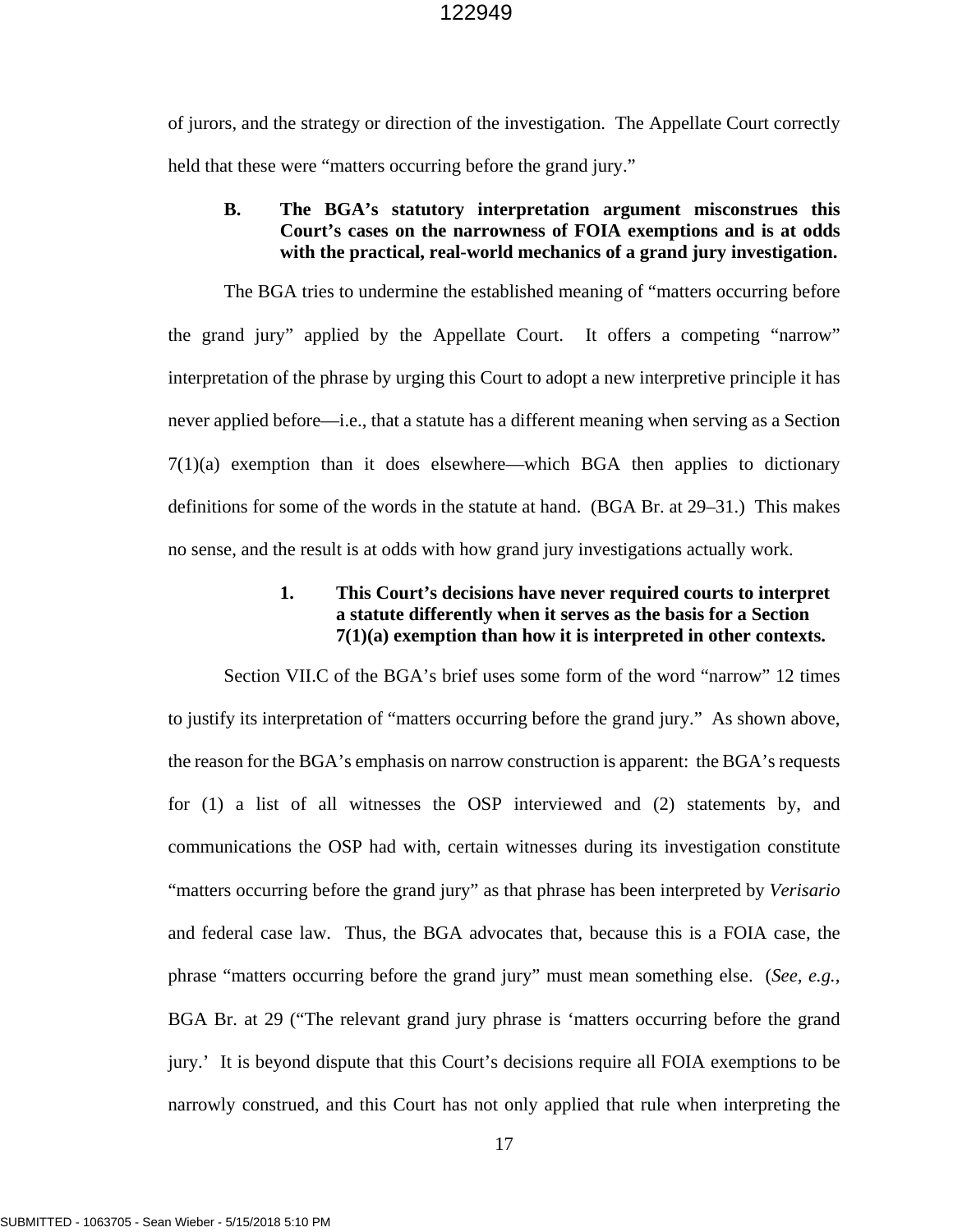provisions of FOIA itself, but also exemptions that derive from the secrecy provisions in another statute, as is the case here.").)

While the narrow construction principle the BGA invokes is common in FOIA litigation, it does not work the way the BGA applies it here. The BGA is employing the narrow construction principle to *depart* from a statute's accepted meaning when that statute is invoked as a Section 7(1)(a) exemption. (*See* BGA Br. at 29–31.) No case of this Court applies it this way. To support its argument, the BGA principally relies on *S. Illinoisan v. Illinois Dep't of Pub. Health*, 218 Ill. 2d 390, 416 (2006), which does mention the narrow construction doctrine while deciding whether the requested information was exempt under the Cancer Registry Act (the asserted Section  $7(1)(a)$  exemption). But in that case, unlike here, there was no precedent that construed the Cancer Registry Act in a way that rendered the documents exempt under Section  $7(1)(a)$ . Instead, this Court found the pro-disclosure policies of *both* FOIA and the Cancer Registry Act helpful in arriving at the correct interpretation of the statute where the answer was unclear. *Id.* at 423. ("Given this uncertainty in interpretation, we are especially mindful of the public policy which underpins both the Registry Act and the FOIA: to ensure public disclosure of government information that is not otherwise protected."). Here, by contrast, there is no "uncertainty" over what "matters occurring before the grand jury" means and whether it applies to the documents the BGA seeks.

The few other cases the BGA cites to support its novel argument that the "narrow construction" principle works the way the BGA applies it here are even further off the mark. *Bowie v. Evanston Cmty. Consol. Sch. Dist. No. 65* (cited by the BGA at 29–30) did not require the Court to pick the narrower of two plausible interpretations of "identifying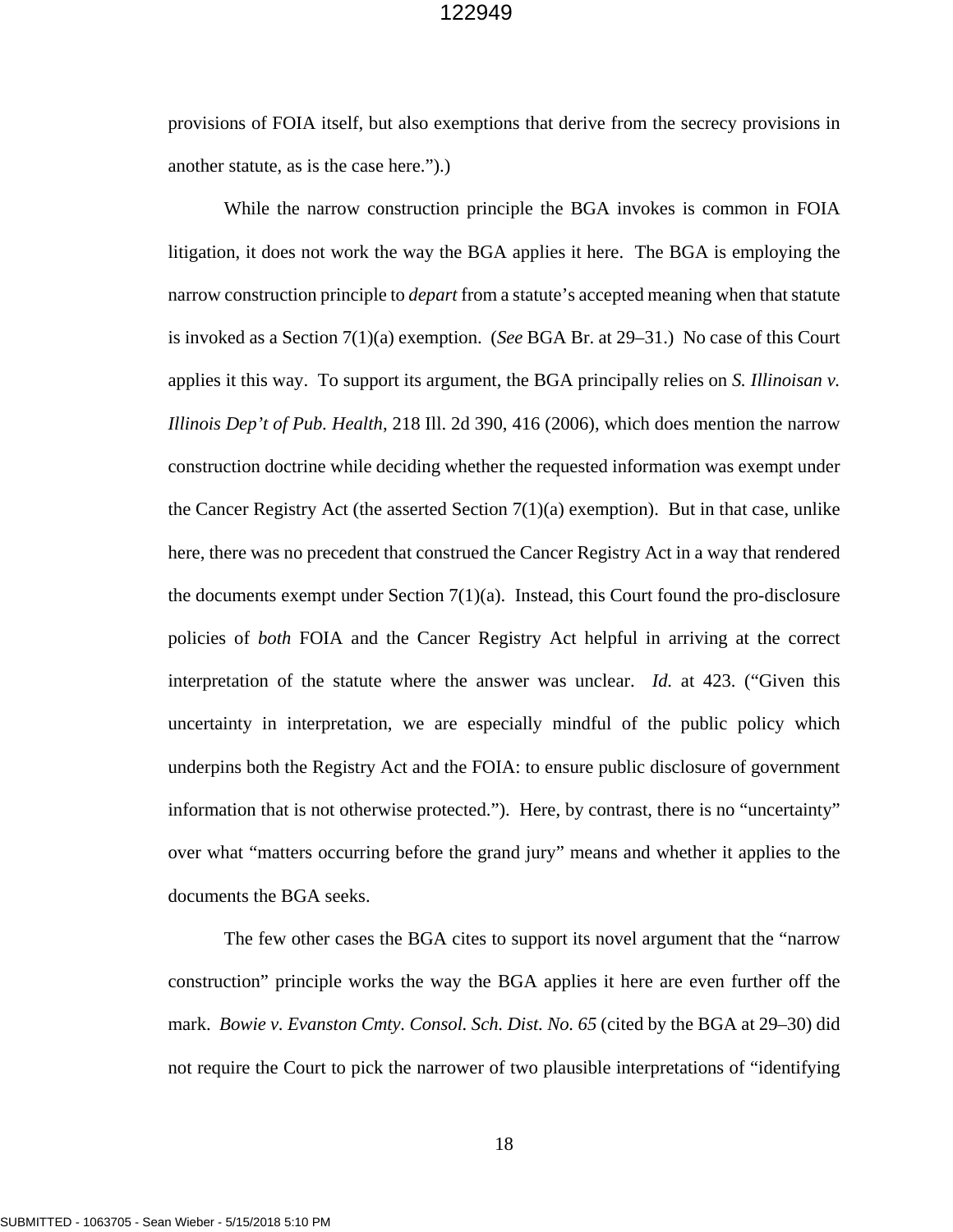information"; the records the plaintiff in that case requested could not be used to identify the students to which the records pertained, so the text of the statute resolved the statutory interpretation issue without the need to consider which party's interpretation was narrower. 128 Ill. 2d 373, 379 (1989). Similarly, *State Journal-Register v. Univ. of Illinois Springfield* applied the definitions set forth in the statute itself to the records requested, and is devoid of analysis seeking to divine the narrowest possible meaning of the statute. 2013 IL App (4th) 120881, ¶¶ 70–74.

Beyond not involving Section  $7(1)(a)$  (and thus not supporting the BGA's point that "matters occurring before the grand jury" should be construed narrowly), the BGA's reliance on *Lieber v. Bd. of Trustees of S. Illinois Univ.*, 176 Ill. 2d 401, 410 (1997), is further misplaced, as one hardly needs to "narrowly" construe the word "students" to exclude those not yet enrolled in a university. (*See* BGA Br. at 30.) In another non-Section 7(1)(a) case, this Court in *Illinois Educ. Ass'n v. Illinois State Bd. of Educ.*, 204 Ill. 2d 456, 471 (2003), mentions construing the attorney-client privilege exemption (Section  $7(1)(n)$ ) narrowly. But even in non-FOIA contexts, this Court's cases hold that the attorney-client "privilege is to be strictly confined within its narrowest limits." *Ctr. Partners, Ltd. v. Growth Head GP, LLC*, 2012 IL 113107, ¶ 32.

In short, adopting the BGA's "narrow" construction of section 112-6 would require this Court to hold that "matters occurring before the grand jury" has one meaning for FOIA litigation and another meaning elsewhere. This Court has never held that FOIA works that way, and nothing in the FOIA statute requires such an absurd and unworkable result.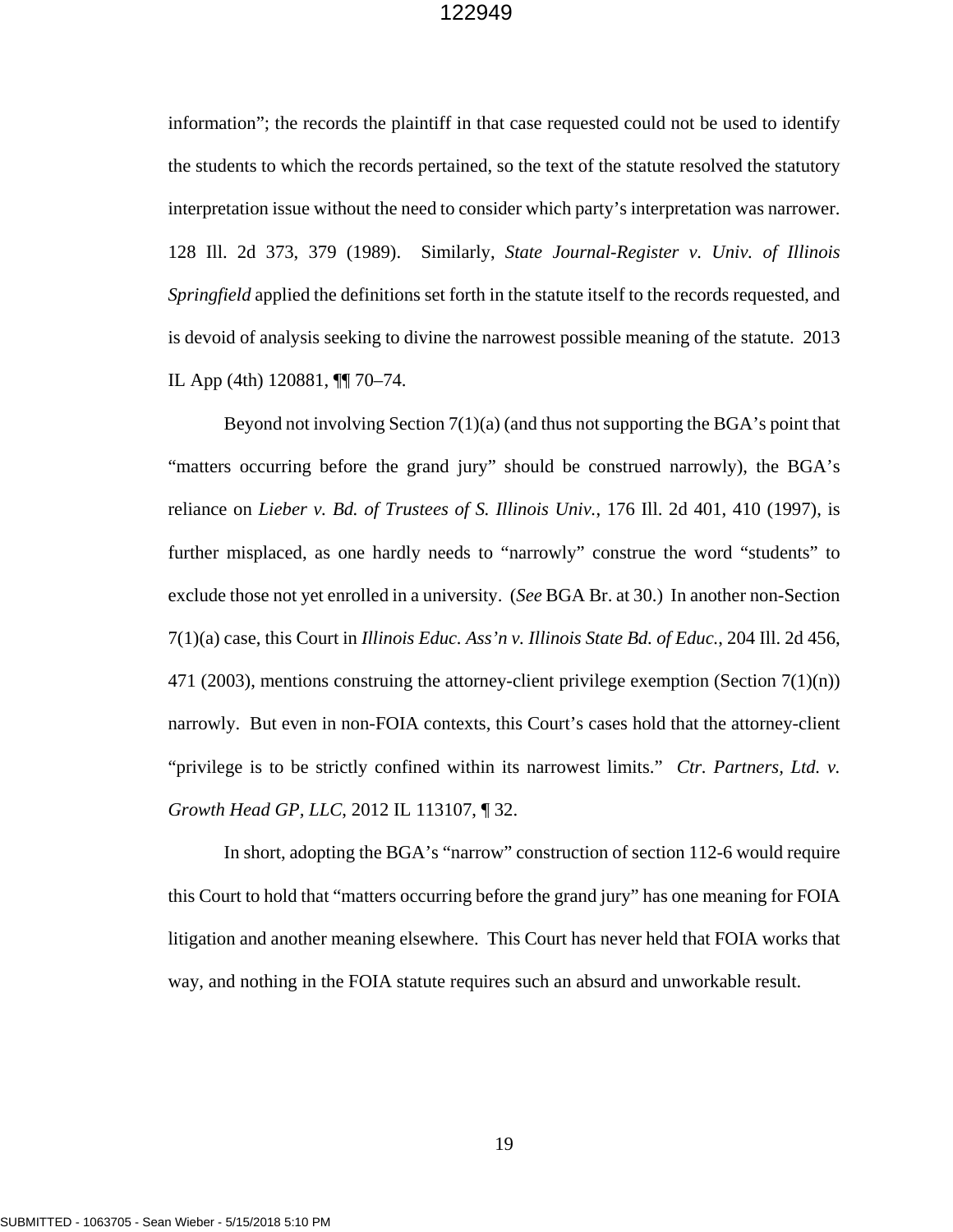## **2. The BGA's proposed "narrow" interpretation of "matters occurring before the grand jury" is unrealistic and unworkable.**

Armed with its unprecedented broad view of the "narrow construction" principle applied to FOIA exemptions, the BGA proceeds to select the "narrowest" dictionary definitions of the words "occur" and "before" to make its case. (BGA Br. at 31.) According to the BGA, these definitions "make clear" that, at least in the FOIA context, the correct interpretation of "matters occurring before the grand jury" is strictly confined to "only information disclosing what took place in the presence of the grand jury, such as evidence presented to the grand jury and transcripts of the proceedings." (*Id*.)

Beyond being at odds with the precedent discussed above (*supra* § I.A), the BGA's narrow construction of "matters occurring before the grand jury"—defined by its focus on what took place within the four corners of "the grand jury room" (e.g., BGA Br. at 44) disregards the practical realities of a grand jury investigation and would lead to undesirable results. The BGA does not appreciate the reality that a grand jury investigation is, by nature, an evolving, iterative process between the prosecutor and the grand jury itself. This is especially true where the grand jury sits for an extended period of time, such as here, where the grand jury sat for 17 months on a single case. (C00317.)

Indeed, the underlying investigative work conducted by prosecutors in such cases is done at the behest and direction of the grand jury itself, which may request that prosecutors interview certain witnesses or investigate certain things. *See, e.g.*, Administrative Office of the Illinois Courts, "A Handbook for Illinois Jurors – Grand Jury" (grand jury "has a right under the law to make its own investigation unaided by the Court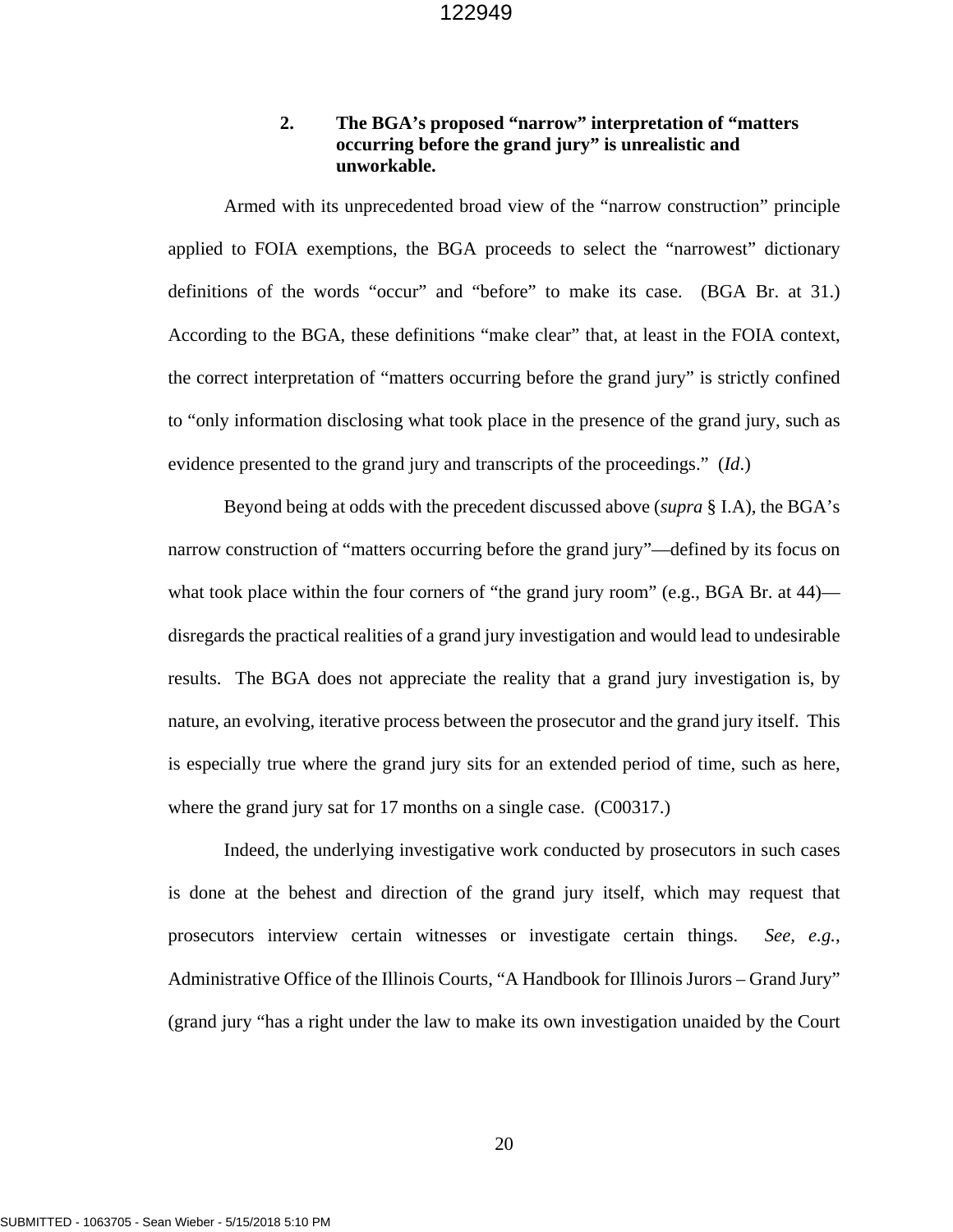and assisted by any prosecuting attorney").<sup>[2](#page-26-0)</sup> Typically, the grand jurors do not meet each and every day. *Cf. id.* ("During the time of your service, you should report promptly as directed and accept your duties with seriousness. . . . As grand jurors . . . you will meet at such times as the Court may direct or order on its own motion or that of the State's Attorney or Attorney General.") Therefore, when grand jurors request that prosecutors undertake specific investigative inquiries, the prosecutors often carry out the grand jury's requests while the grand jury is not meeting. By necessity, much of this occurs outside of the grand jury room, as the grand jury's investigation can involve, for example, visiting the scene of the crime, gathering records pursuant to grand jury subpoenas, and tracking down witnesses and/or their counsel, pursuant to grand jury subpoenas or otherwise.

Sometimes, a grand jury's queries and directions to a prosecutor may lead to dead ends, and thus prosecutors may elect not to present those witnesses or the resulting evidence to the grand jury (which the BGA acknowledges is entirely proper under Illinois law, even for *relevant* evidence). (*See* BGA Brief at [3](#page-26-1)3.<sup>3</sup>) Evidence acquired by those lines of inquiry is no less a "matter[] occurring before the grand jury" than that which is ultimately presented to the grand jury, as the fact the prosecutor's inquiries took place reveals something about the strategy and direction of the grand jury's investigation. Of course, the common law/*Verisario* definition of "matters occurring before the grand jury" accounts for this, but the BGA's definition does not.

 $\overline{a}$ 

<span id="page-26-0"></span><sup>&</sup>lt;sup>2</sup> Available at http://www.illinoiscourts.gov/CircuitCourt/Jury/GrandJury.pdf (last accessed May 8, 2018).

<span id="page-26-1"></span><sup>3</sup> *Citing People v. Creque*, 72 Ill. 2d 515, 525 (1978) ("The prosecutor is under no duty to present all the incriminating evidence he has, nor to inform the grand jurors of the existence of additional or more direct evidence."); *People v. Beu*, 268 Ill. App. 3d 93, 97–98 (2d Dist. 1994) ("[T]he prosecutor has no duty to present exculpatory evidence to the grand jury.").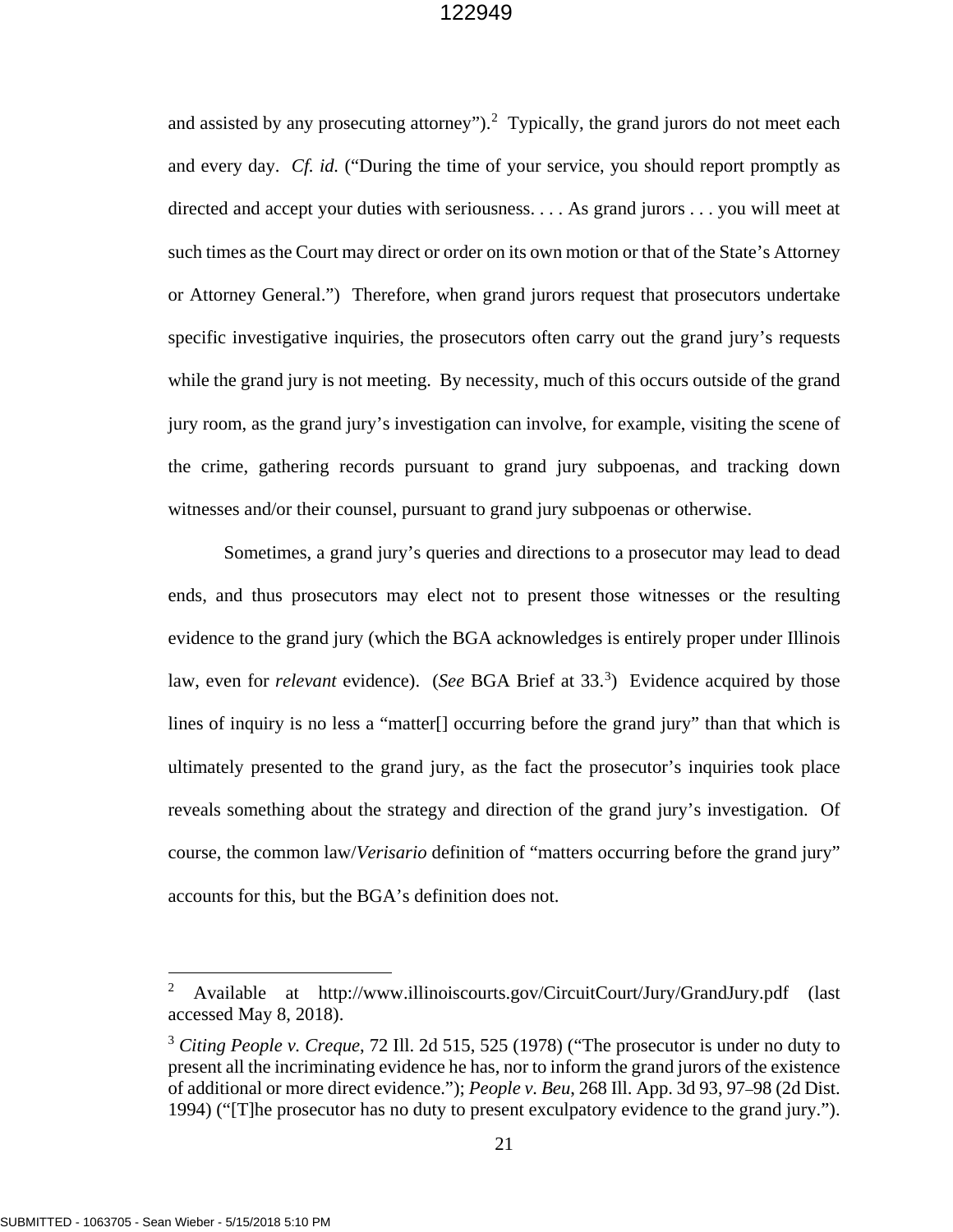Indeed, the BGA goes to great lengths to attempt to distinguish evidence allegedly "acquire[d] . . . independently of the grand jury" and not "present[ed] . . . to the grand jury" from "matters occurring before the grand jury." (BGA Br. at 33.) But plainly, evidence that prosecutors collect at the grand jury's direction—whether expressly or based on the grand jury's general investigatory directives—no less reveals the strategy and direction of the grand jury's investigation than the universe of evidence physically presented to the grand jury within the four corners of a conference room. The BGA cites this Court's decision in *Nelson v. Kendall Cty*., 2014 IL 116303, as somehow supportive of its argument that evidence which prosecutors collect but do not present to the grand jury is subject to FOIA. (BGA Br. at 33–34.) But *Nelson* held only that the State's Attorney is a FOIA-able entity; it did not involve a request for records related to an investigation where a grand jury had been empaneled. *Id.* at ¶ 35. And, contrary to the BGA's hyperbole, adopting the OSP's interpretation leaves ample "prosecutorial records" subject to FOIA (*see* BGA Br. at 33–34); just not certain records related to a grand jury investigation.

Further, absurd results will flow from the BGA's incorrect proposed "rule." Prosecutors use grand jury secrecy to encourage witnesses to cooperate. Under the BGA's narrow construction of the grand jury secrecy provision, which protects "only information disclosing what took place in the presence of the grand jury, such as evidence presented to the grand jury and transcripts of the proceedings" (BGA Br. at 31), prosecutors could no longer promise potential witnesses that their identities and testimony (if submitted in the form of a witness statement, for example) will remain secret because they will not know at the outset if the witness has material information that will end up presented to the grand jury.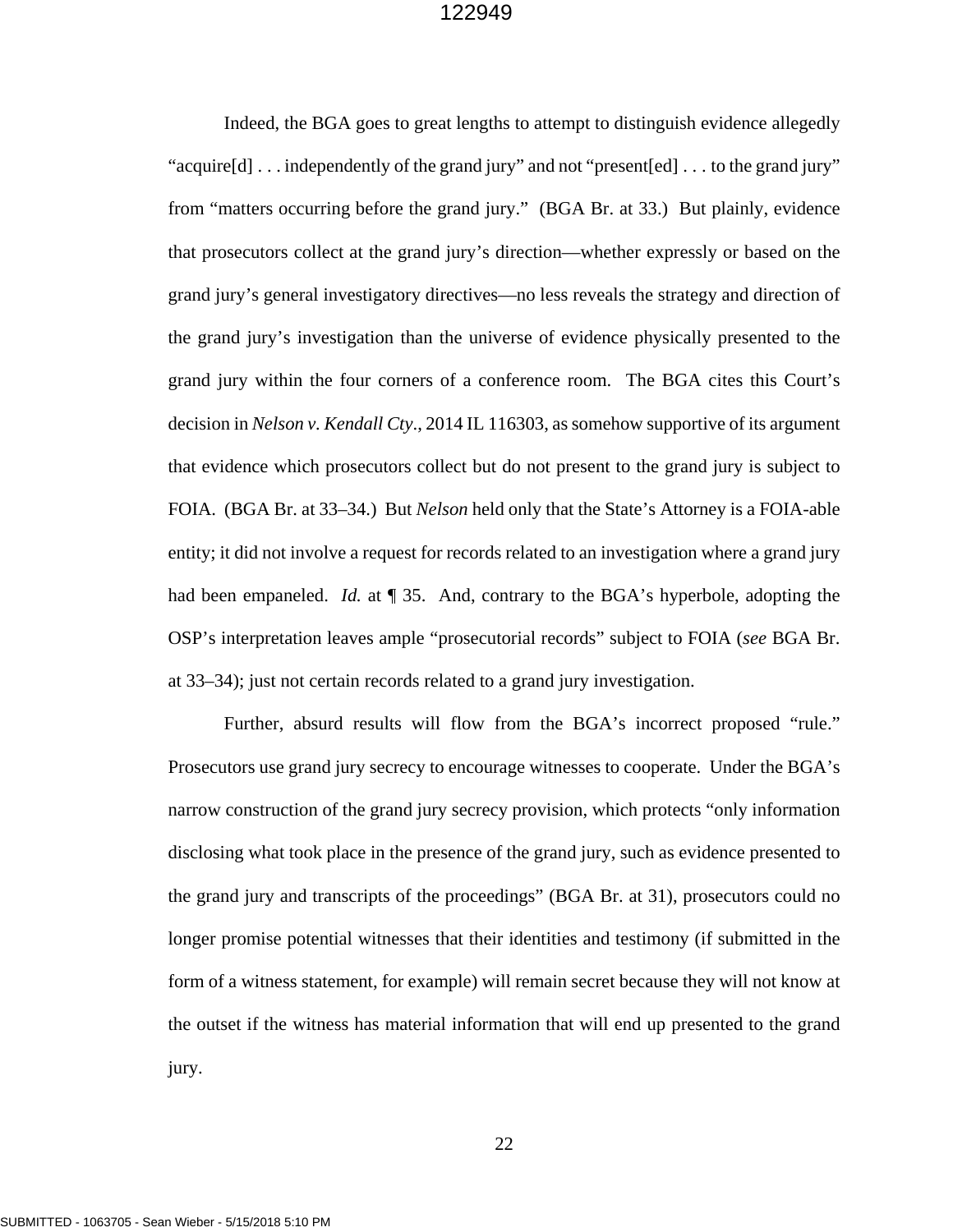Moreover, prosecutors will be incentivized to, or certainly easily could, eviscerate the BGA's proposal by simply conducting entire investigations *in the presence of the grand jury* so that they can continue to use the promise of secrecy to encourage witness cooperation in this way. Prosecutors might, for example, contact potential witnesses while sitting in the actual room with the grand jury and narrate the entire process. Or they might formally present every last witness statement and every bit of evidence that they collect to the grand jury, regardless of its probative value. Otherwise, a witness's name or the source of certain evidence could eventually be released to the public and that individual would forever be associated with the investigation of that crime. This would waste grand jurors' time and could unnecessarily place them in a room for extended periods of time, day after day. In short, the BGA's "rule" risks both undermining the effectiveness of grand jury investigations and wasting finite public resources, including the time of both prosecutors and the citizens of Illinois when they are called upon to serve as grand jurors.

## **C. The substance of the BGA's FOIA requests provided an adequate basis to dismiss its Complaint.**

Finally, the BGA bemoans that there "certainly was no *evidentiary* basis for the Appellate Court to conclude 'that disclosure of these materials would reveal the identity of witnesses, as well as their testimony and the "strategy or direction of the investigation",' because the records were never furnished for *in camera* inspection, described in affidavits, or even listed on an index under FOIA." (BGA Br. at 44 (double emphasis in original).)

Consider, however, what the BGA asked for in its first two requests: (1) "Documents sufficient to show the names of everyone interviewed by Dan Webb's special prosecutors in relation to the David Koschman/Richard Vanecko case," and (2) "Copies of any and all statements by and communications with Daley family members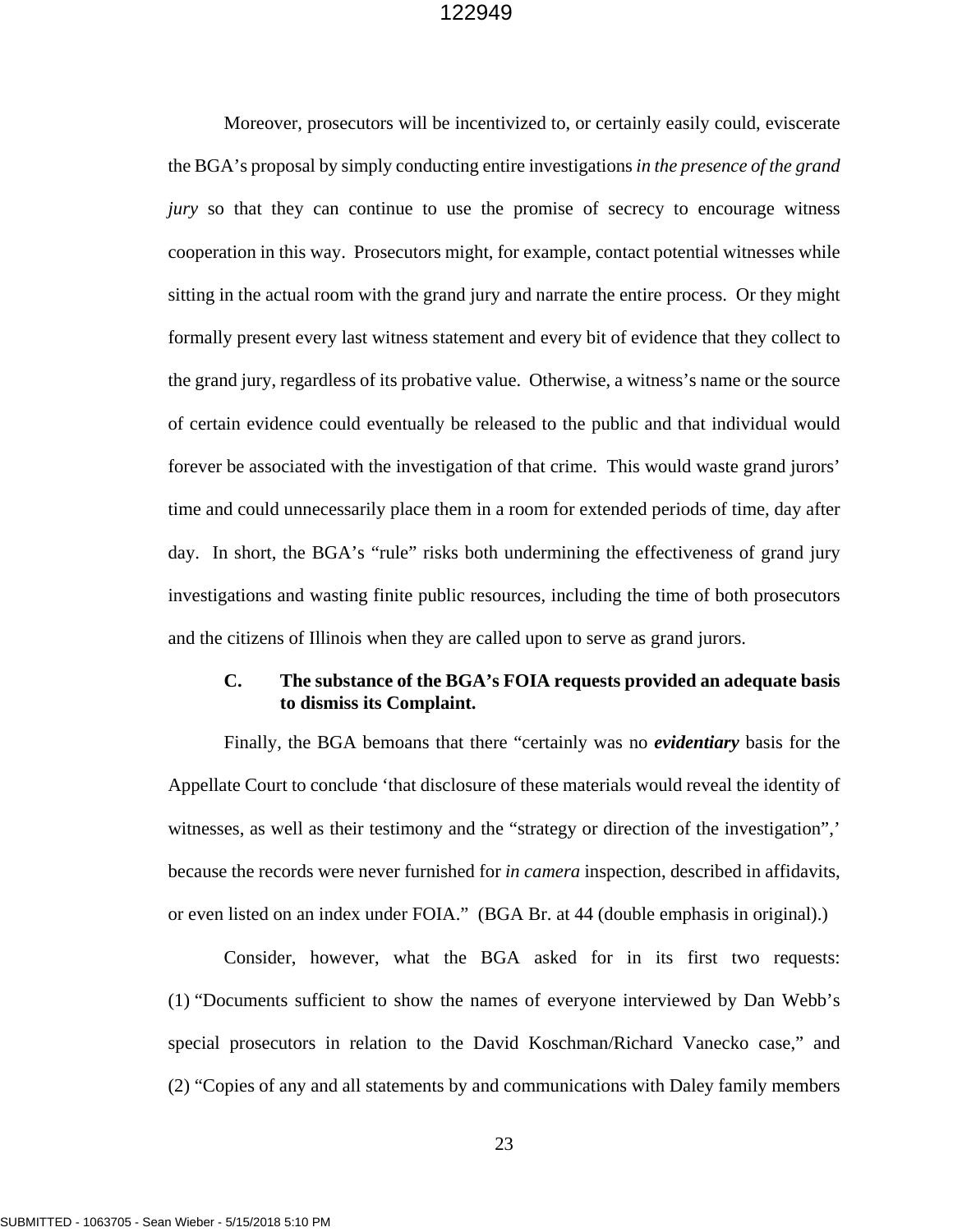and their attorneys; and the same information for Mara Georges." (SR00016.) On their face, both requests seek "the identity of witnesses" and information about those witnesses' statements, i.e., their testimony, which plainly fall within the scope of "matters occurring before the grand jury" as defined by the case law discussed above. (*Supra* § I.A.)

Judge Mikva held, and the Appellate Court affirmed, that as a matter of statutory interpretation, the documents requested in the BGA's first two FOIA requests were categorically "matters occurring before the grand jury" and thus exempt as a matter of law. Suppose that the BGA submitted a request for "[t]est questions, scoring keys, and other examination data used to determine the qualifications of an applicant for a license" to a public body that employs such employment procedures. *See* 5 ILCS 140/7(1)(q) (exempting such material); *cf. Kopchar v. City of Chicago*, 395 Ill. App. 3d 762, 766–68 (1st Dist. 2009) (standards used to evaluate firefighter applicants' physical abilities test were exempt). The agency receiving that request would not be required to furnish its test questions or scoring keys to the court for *in camera* review to substantiate that they are, in fact, exempt. Responsive materials are, by definition, exempt.

So too here. The only reason the BGA is able to suggest otherwise is based on its overly narrow position on what constitutes "matters occurring before the grand jury," which it claims required the court to undertake an analysis of whether each item requested was presented to the grand jury. If it is wrong about that (and it is), those first two requests could only be understood as seeking exempt information.

## **II. The BGA's argument about the interplay of FOIA and section 112-6(c) should be rejected because it renders the latter's grand jury secrecy provision a dead letter and undermines its purpose.**

The BGA's other argument for reversing the Appellate Court and overturning Judge Mikva's ruling is a jumble of self-interested statutory machinations. Section 112-6(c)'s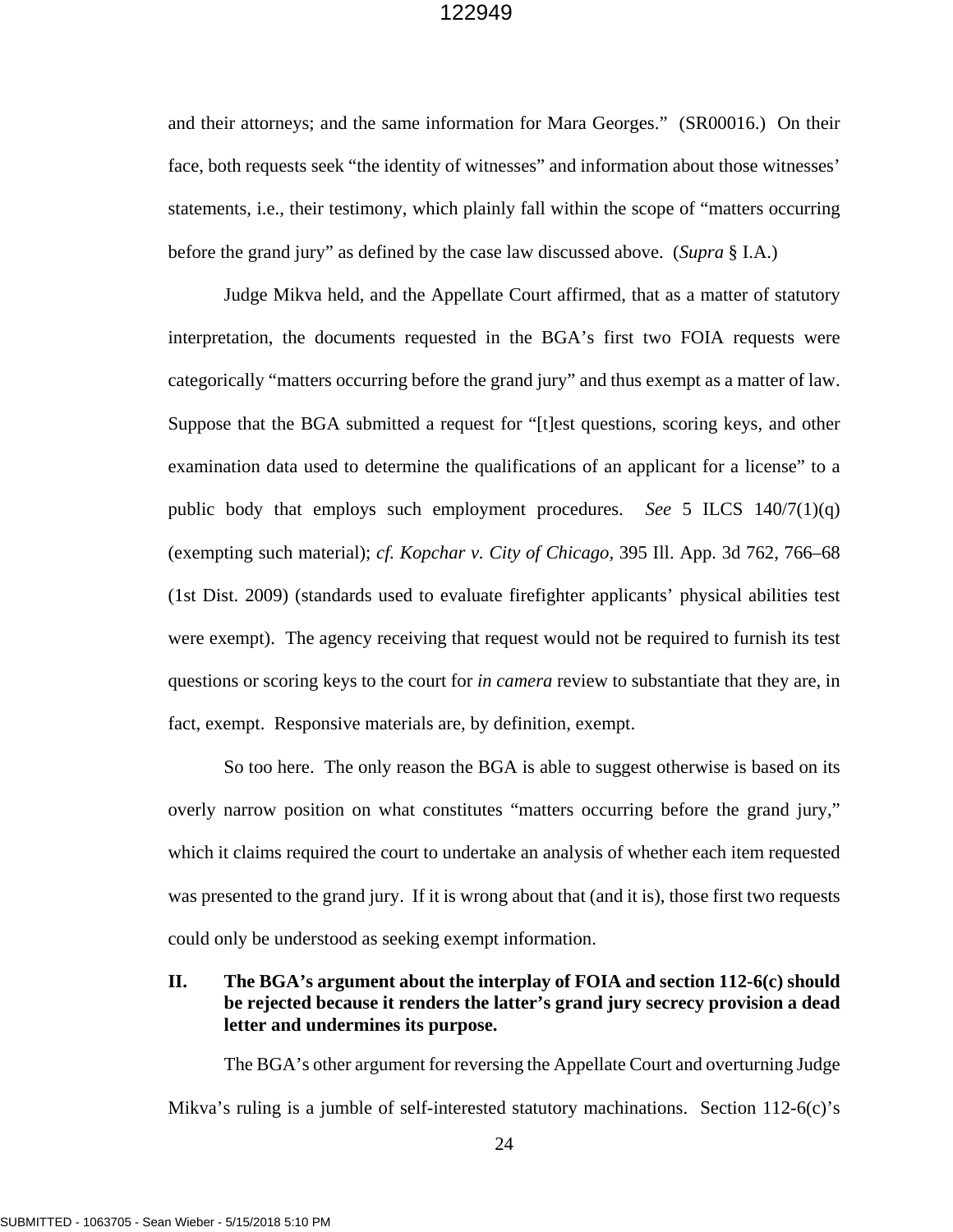prohibition against disclosing matters occurring before the grand jury contains two enumerated exceptions. *See* 725 ILCS 5/112-6(c). One of them permits "[d]isclosure otherwise prohibited by this Section of matters occurring before the Grand Jury . . . *when a law so directs*." 725 ILCS 5/112-6(c)(3) (emphasis added). According to the BGA, FOIA is "a law" that "so directs" disclosure of "matters occurring before the Grand Jury" unless one of the specifically enumerated Section 7 exemptions *also* covers the requested record. (BGA Br. at 35–36.)

The BGA cites no authority in support of its interpretation of the "when a law so directs" exception, and this Court should reject it for two reasons. First, the BGA's position is wrong as a matter of statutory interpretation. Second, the BGA's interpretation implicitly overrules or modifies portions of 725 ILCS 5/112-6 and undermines its fundamental purpose.

## **A. The Appellate Court correctly interpreted the "when a law so directs" exception in 725 ILCS 5/112-6(c).**

The BGA contends that the Appellate Court "ignored BGA's explanation of how the two statutes fit together harmoniously." (BGA Br. at 36.) Rather than "ignore" the BGA's convoluted argument, the Appellate Court considered and rejected it, just as Judge Mikva did. Judge Mikva held that FOIA was not "the kind of *specific law* that would 'direct' the disclosure of otherwise confidential grand jury materials." (SR00752 (emphasis added).) The Appellate Court agreed, although it articulated its holding slightly differently, interpreting "the clause 'when a law so directs'" to refer to "situations of particularized necessity, such as disclosure to a court clerk or to confront a witness in a criminal trial with his prior contrary testimony." *In re Appointment of Special Prosecutor*, 2017 IL App (1st) 161376, ¶ 63.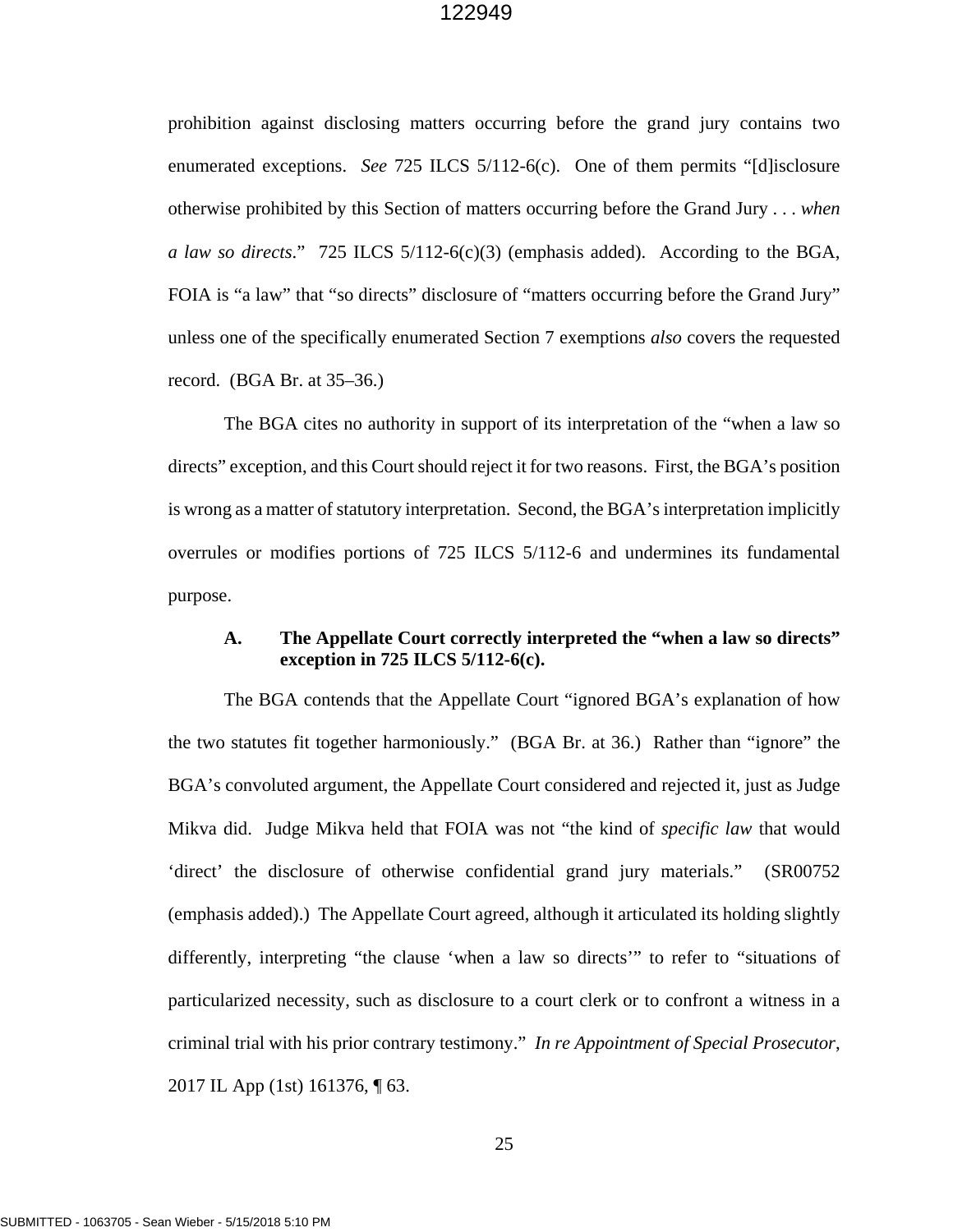The BGA, however, misconstrues the Appellate Court's statement and accuses it of "judicially importing language like 'addresses situations of particularized necessity' into the grand jury statute." (BGA Br. at 37.) The court, however, did not "import" words into the statute. What both Judge Mikva and the Appellate Court actually did was to apply the interpretive principle for resolving conflicts between two statutory provisions this Court has endorsed, i.e., that when "a general statutory provision and a more specific one relate to the same subject, [the court] will presume that the legislature intended the more specific statute to govern." *Moon v. Rhode*, 2016 IL 119572, ¶ 29 (citation omitted).

Here, 725 ILCS 5/112-6 specifically forbids the disclosure of "matters occurring before the grand gury," whereas FOIA contains only a general presumption that nonexempt public records must be disclosed. Given those conflicting provisions, and 725 ILCS 5/112-6's more specific application to "matters occurring before the grand jury," both courts correctly interpreted "when a law so directs" as requiring something more than FOIA's blanket pro-disclosure presumption. Further, interpreting 725 ILCS 5/112-6 this way better effectuates the statute's stated purpose of keeping "matters occurring before the grand jury" secret. *See, e.g.*, *In re Parentage of J.W.*, 2013 IL 114817, ¶ 37 ("In determining [legislative] intent, we may properly consider the statutory language, the reason and necessity for the law, the evils to be remedied and the statute's ultimate purpose and objective.").

Both courts' interpretation is also consistent with existing precedent, which the General Assembly has impliedly endorsed. In *Taliani v. Herrmann*, 2011 IL App (3d) 090138, a prisoner sought to use FOIA to obtain transcripts of the grand jury proceedings from a criminal case. *Id*. at 3. The court noted that Section 7 of FOIA exempts records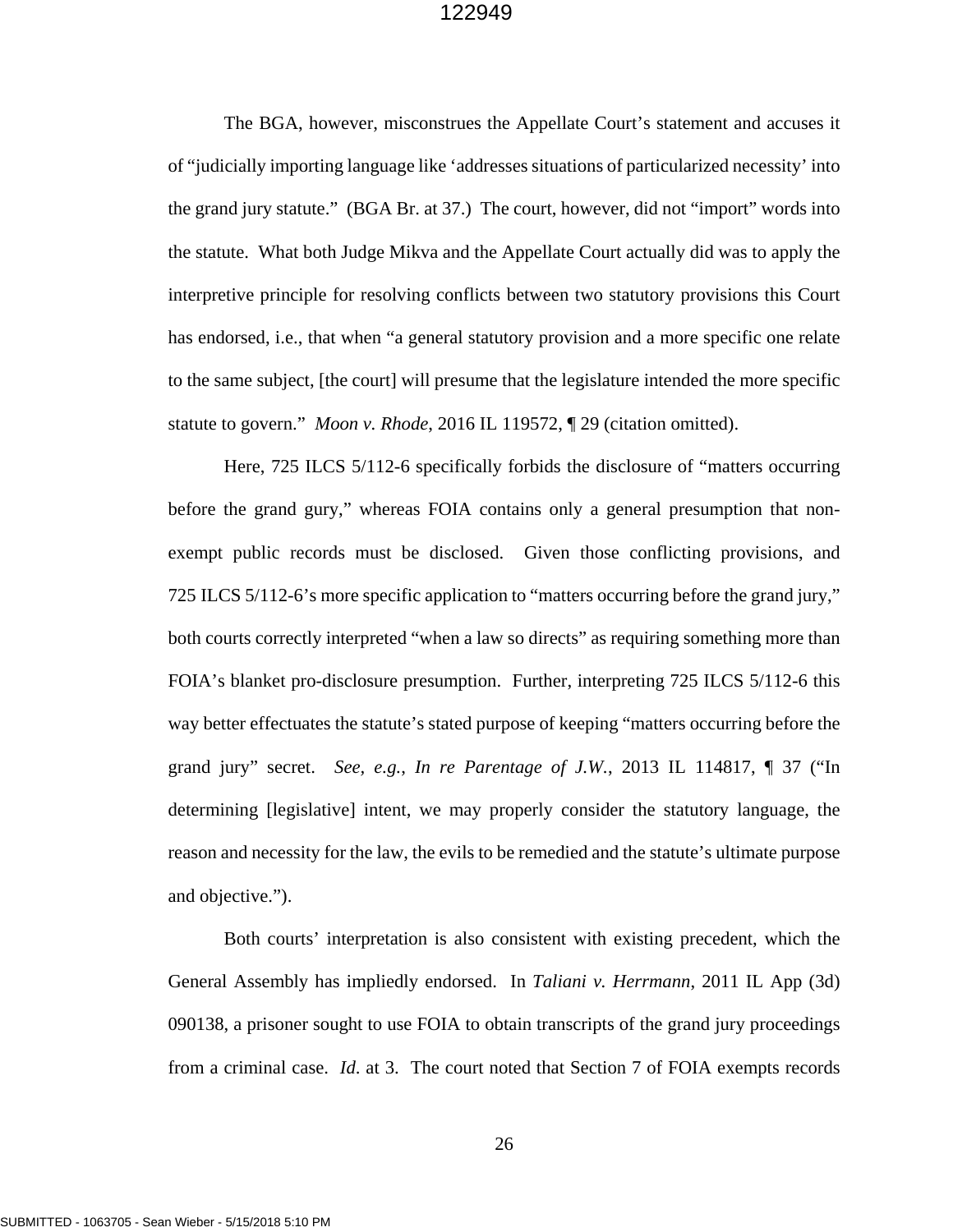from disclosure if prohibited by state law, and then found that "Section 112-6 . . . is a state law that prohibits the disclosure of grand jury transcripts without a court order and thus exempts them from [FOIA]." *Id*.  $\P$  12–13. The prisoner was "only entitled to a copy of the grand jury transcripts pursuant to section  $112-6(c)$ ," and the mechanisms for such disclosure did not include FOIA requests. *Id*. If *Taliani*'s construction of the statute was wrong and the General Assembly intended FOIA to direct disclosure of grand jury records except when FOIA already exempts them, it would have legislatively overruled the decision by amending one or both statutes. *See Pritza v. Vill. of Lansing*, 405 Ill. App. 3d 634, 645 (1st Dist. 2010) ("Where the legislature chooses not to amend a statute after a judicial construction, it will be presumed that it has acquiesced in the court's statement of the legislative intent." (citation omitted)). It never did so, despite amending Section 7 of FOIA no fewer than eleven times since *Taliani* was decided.[4](#page-32-0)

## **B. The BGA's interpretation overrules 725 ILCS 5/112-6 by implication and undermines its purpose.**

Under the BGA's interpretation of 725 ILCS 5/112-6, for a "matter occurring before the grand jury" to be exempt, it needs to fall into one of the enumerated statutory exemptions. (BGA Br. at 37.) In its own words:

[W]hen a record is covered by a specific FOIA exemption (interference with a *pending investigation*, *etc.*), FOIA does not "direct" that the record be released and the "when a law so directs" clause does not apply. In that case, the prohibition on release of matters occurring before the grand jury would still apply, and the exemptions that protect the very kinds of things that

 $\overline{a}$ 

<span id="page-32-0"></span><sup>4</sup> *See* Pub. Act 97-783, § 5 (eff. July 13, 2012); Pub. Act 97-813, § 15 (eff. July 13, 2012); Pub. Act 97-847, Art. 4, § 4-10 (eff. Sept. 22, 2012); Pub. Act 97-1065, § 5 (eff. Aug. 24, 2012); Pub. Act 97-1129, § 5-10 (eff. Aug. 28, 2012); Pub. Act 98-463, § 20 (eff. Aug. 16, 2013); Pub. Act 98-578, § 5 (eff. Aug. 27, 2013); Pub. Act 98-695, § 5 (eff. July 3, 2014); Pub. Act 99-298, § 5 (eff. Aug. 6, 2015); Pub. Act 99-346, § 5 (eff. Jan. 1, 2016); Pub. Act 99-642, § 20 (eff. July 28, 2016).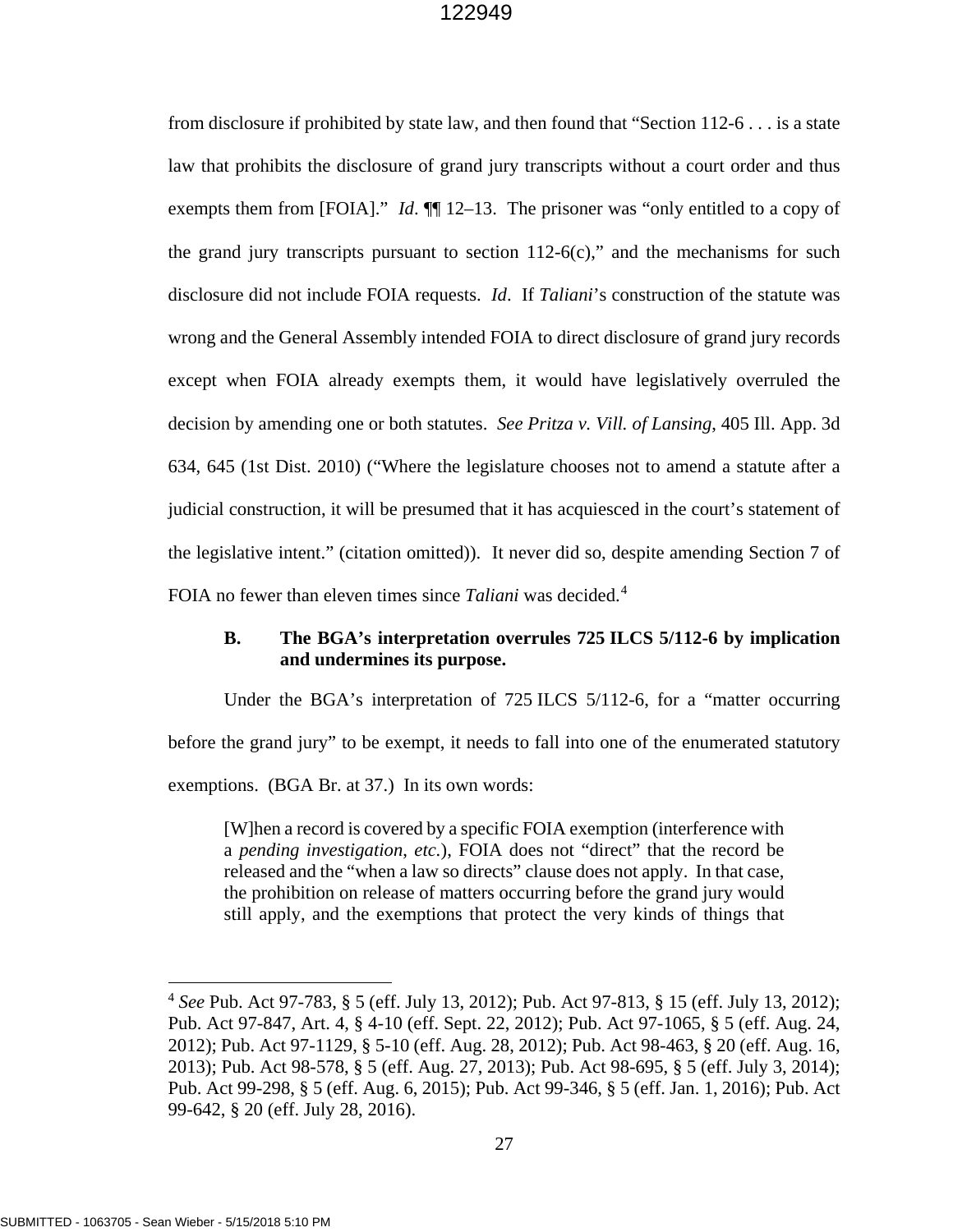animate *any legitimate need for grand jury secrecy* would become mandatory instead of discretionary.

(*Id.* (emphasis added).) As suggested by the above example (in which the word "etc." is doing a lot of work), the Section 7 FOIA exemptions that the BGA proposes to replace the current law on grand jury secrecy focus primarily on the disclosure of grand jury material's effect on *pending* investigations and *pending* trials. *See, e.g.*, Section 140(7)(d)(i), (iii).

Thus, the BGA's position assumes that the enactment of FOIA implicitly repealed, or at least considerably modified, 725 ILCS 5/112-6. Indeed, the BGA comes right out and admits this when it criticizes the Appellate Court for relying on this Court's decision in *Romiti* because it "predates the enactment of FOIA by more than a decade," suggesting that this Court's pronouncements about the interpretation of 725 ILCS 5/112-6 should be different after FOIA was enacted. (*See* BGA Br. at 32.)

This Court's precedents are quite clear, however, that the implicit modification or repeal of a law is disfavored. *See, e.g.*, *Lily Lake Rd. Defs. v. Cty. of McHenry*, 156 Ill. 2d 1, 9 (1993) ("As a general rule, repeals by implication are not favored. Where there is an alleged conflict between two legislative enactments, this court has a duty to construe those statutes in a manner that avoids an inconsistency and gives effect to both enactments, where such a construction is reasonably possible. An implied repeal results only when the terms and necessary operation of a later statute are repugnant to and cannot be harmonized with the terms and effect of an earlier statute." (citations omitted)); *see also Blanchette v. Connecticut Gen. Ins. Corps.*, 419 U.S. 102, 134 (1974) ("A new statute will not be read as wholly or even partially amending a prior one unless there exists a 'positive repugnancy' between the provisions of the new and those of the old that cannot be reconciled. . . . Before holding that the result of the earlier consideration has been repealed or qualified, it is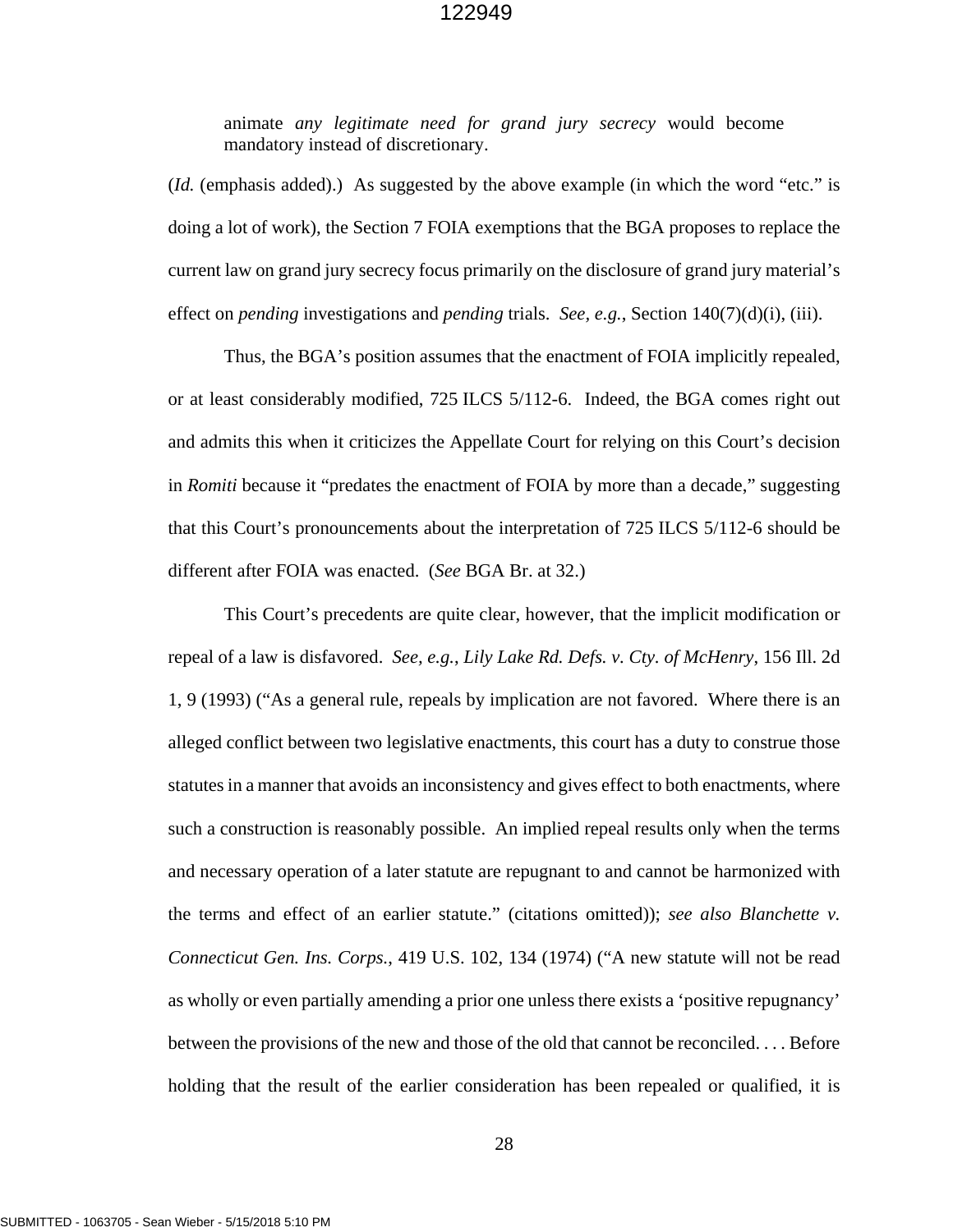reasonable for a court to insist on the legislature's using language showing that it has made a considered determination to that end[.]" (citation omitted)). Here, the General Assembly did not use "language showing that it ha[d] made a considered determination" to modify the grand jury secrecy provision of 725 ILCS 5/112-6, so the Court should reject the BGA's argument.

The Court should be especially reluctant to adopt the BGA's position because it ignores that the institutional interests in continued grand jury secrecy are larger than any single case, and persist even after the investigation has ended. Those interests include, for example, "encourag[ing] uninhibited deliberations by the grand jurors" and "encourag[ing] witnesses to testify before the grand jury without fear of public disclosure." *People v. Johnson*, 31 Ill. 2d 602, 606 (1964) (citing 8 Wigmore on Evidence § 2360 (3d ed. 1940); *see also Douglas Oil Co. of California v. Petrol Stops Nw.*, 441 U.S. 211, 219 (1979) ("[I]f preindictment proceedings were made public, many prospective witnesses would be hesitant to come forward voluntarily, knowing that those against whom they testify would be aware of that testimony," and "would be less likely to testify fully and frankly, as they would be open to retribution.").

Indeed, contrary to the BGA's rhetorical efforts to minimize the value of grand jury secrecy to further its own ends in this case (*see* BGA Br. at 32), this Court has long emphasized the importance that "the work of the [grand jury] is surrounded by secrecy and vested with solemnity." *People v. Munson*, 319 Ill. 596, 604 (1925). Although some interests served by grand jury secrecy become less pronounced post-conviction (i.e., preventing perjury), continued grand jury secrecy furthers the important institutional purpose of assuring the freedom of deliberation of future grand juries and the participation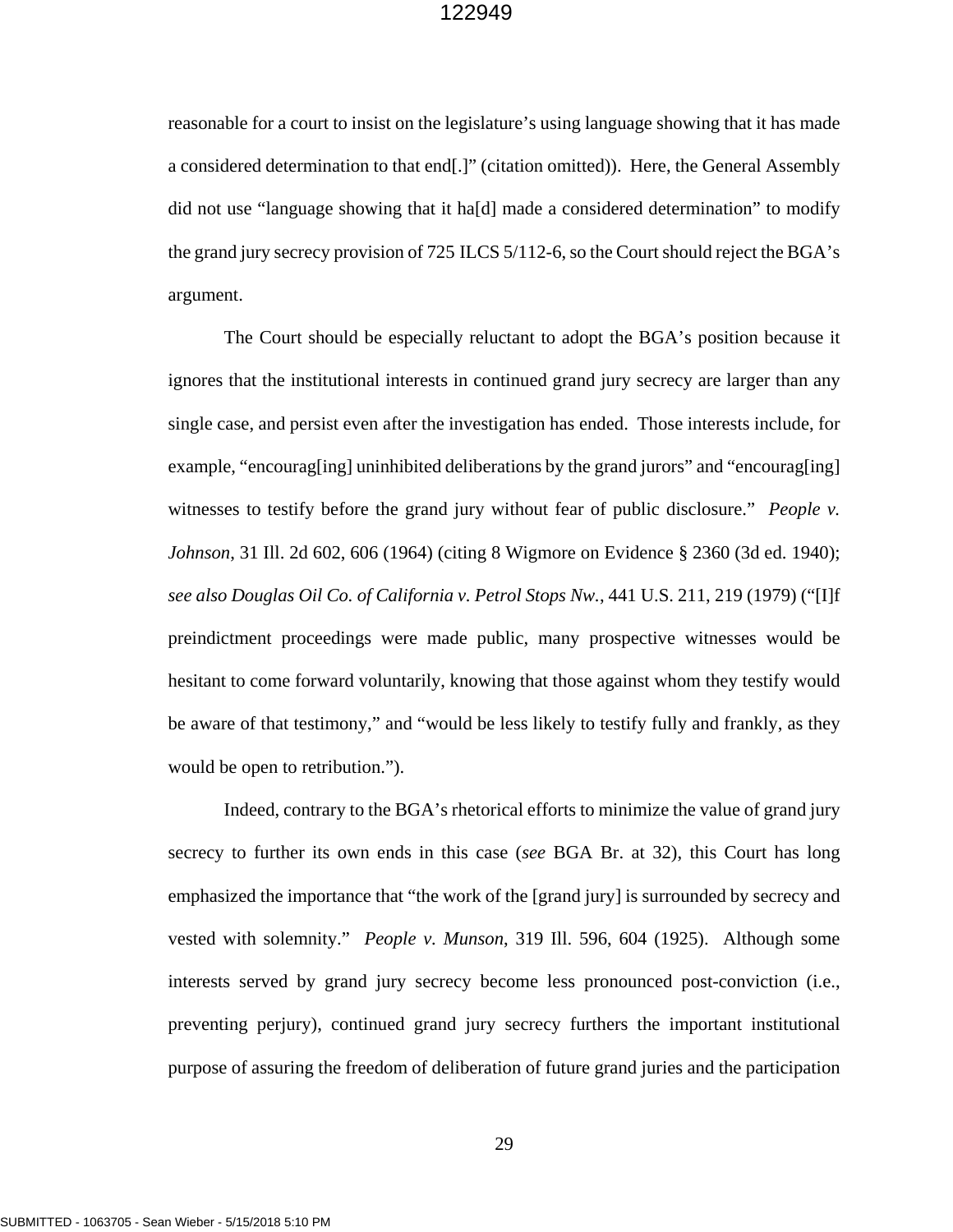of future witnesses. *E.g.*, *People v. French*, 61 Ill. App. 2d 439, 442 (2d Dist. 1965); *see also People v. Leavitt*, 2014 IL App (1st) 121323, ¶ 59 ("[T]he purpose of secrecy within the grand jury statute is not merely to bring a defendant into custody, but also serves a larger purpose.").

Here, the Appellate Court correctly recognized that adopting the BGA's "harmonious" construction of the two statutes would undermine future investigations and risks jeopardizing the proper function of the grand jury in our system of criminal procedure. *See In re Appointment of Special Prosecutor*, 2017 IL App (1st) 161376, ¶ 39. ("Candid, complete, and trustworthy testimony is vital to the grand jury's role. As a matter of common sense, a witness who knows that testimony and material he provides to the grand jury is secret, and *will be kept secret*, will be more frank and truthful than a witness who fears his identity might be disclosed at some later time." (emphasis in original)). Indeed, the Appellate Court put it much more strongly than that, remarking that the BGA's "expansive interpretation" that FOIA is "a law [that] so directs" would "render the secrecy provisions in section 112-6 of the Code 'a dead letter,' because FOIA would effectively nullify them." *Id.* at  $\P$  63. The BGA's interpretation of how "when a law so directs" interacts with FOIA thus "cannot be correct in light of the absurd consequences that stem from [it]." *People v. Hanna*, 207 Ill. 2d 486, 497 (2003).

In short, the BGA's argument should be rejected because it runs afoul of this Court's cases criticizing repeals by implication. It reduces the grand jury secrecy provision to nothing, with no work to do that is not already done by FOIA, which will gut the grand jury's institutional protections that are integral to its proper function.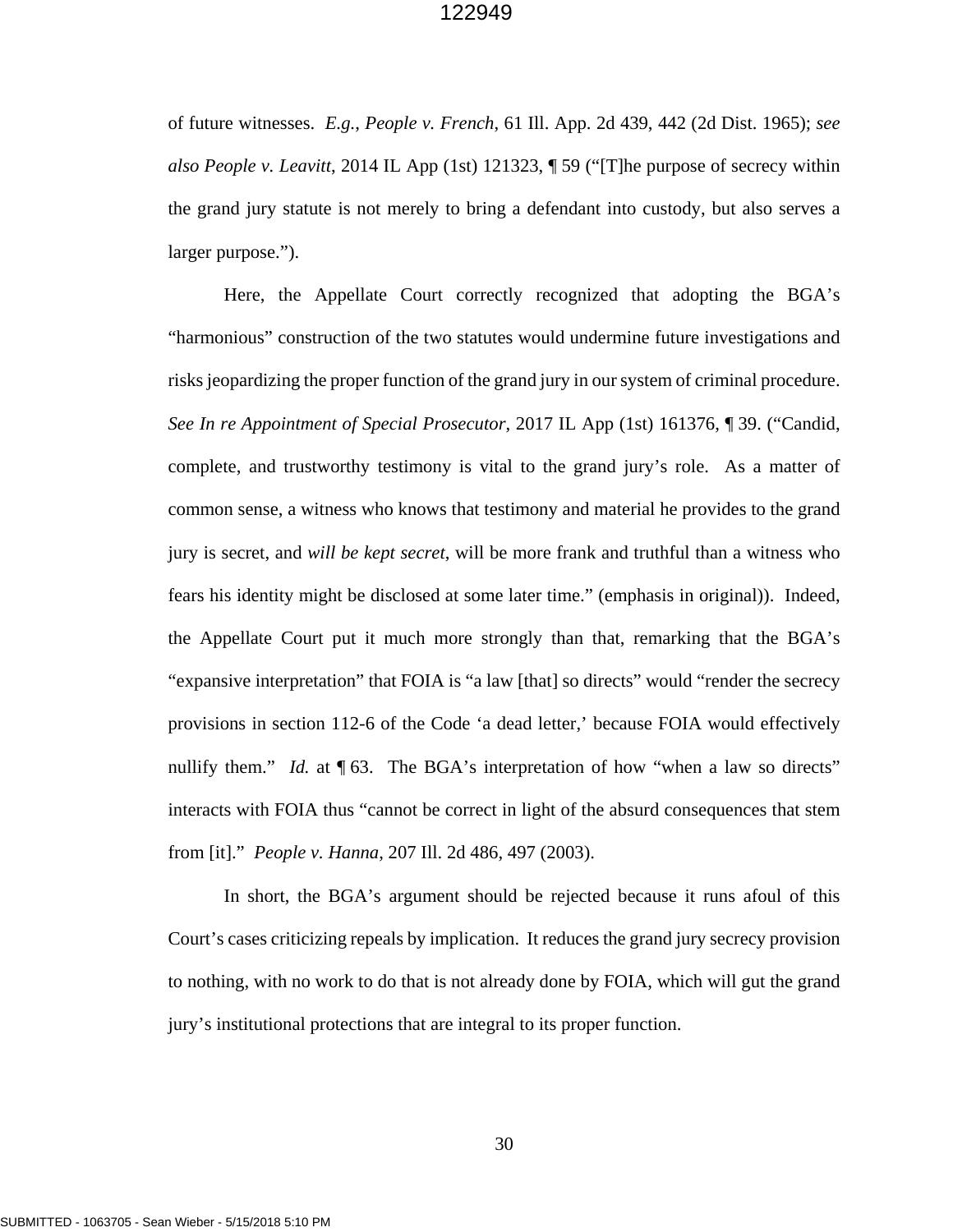## **III. Nothing was improper about the OSP's denial of the BGA's FOIA requests for grand jury materials.**

The BGA makes a final argument, which is conditioned on this Court ruling in the City's favor on the grounds that it could not have "improperly withheld" the requested records due to its reliance on Judge Toomin's protective order. (BGA Br. at 45.) If the Court so holds, the BGA posits that the OSP improperly withheld the records it seeks. (*See*  BGA Br. at 45–46.) The BGA's argument is baseless and wrong.

The BGA's argument has no basis in the Appellate Court's decision or the *GTE Sylvania* decision on which it is based. Nor does the BGA cite any other legal authority on the "improper withholding" doctrine whatsoever. The sole case it cites is a forty-yearold Eighth Circuit opinion that provides no support for the BGA's implied claim that it somehow violates FOIA for a public body to issue a report on a subject while also withholding *different information* on the same subject that is legitimately exempt from FOIA. Instead, *State of N.D. ex rel. Olson v. Andrus*, 581 F.2d 177 (8th Cir. 1978), held that "by voluntarily surrendering the documents in [a previous] litigation, the government waived its right to assert that [those same] documents are exempt from disclosure in this action," i.e., a *different* litigation. *Id.* at 179. Here, the BGA's point is that the OSP "improperly withheld" certain information related to the grand jury's investigation because it released completely different information in its report. *Olson* does not speak to that situation.

The BGA's argument is all the more egregious because the OSP was ordered, as part of its appointment, to "submit a final report to [Judge Toomin] and for the benefit of the Cook County Board of Commissioners detailing the progress and ultimate results of the investigation and any criminal prosecutions commenced." (C00311.) The OSP did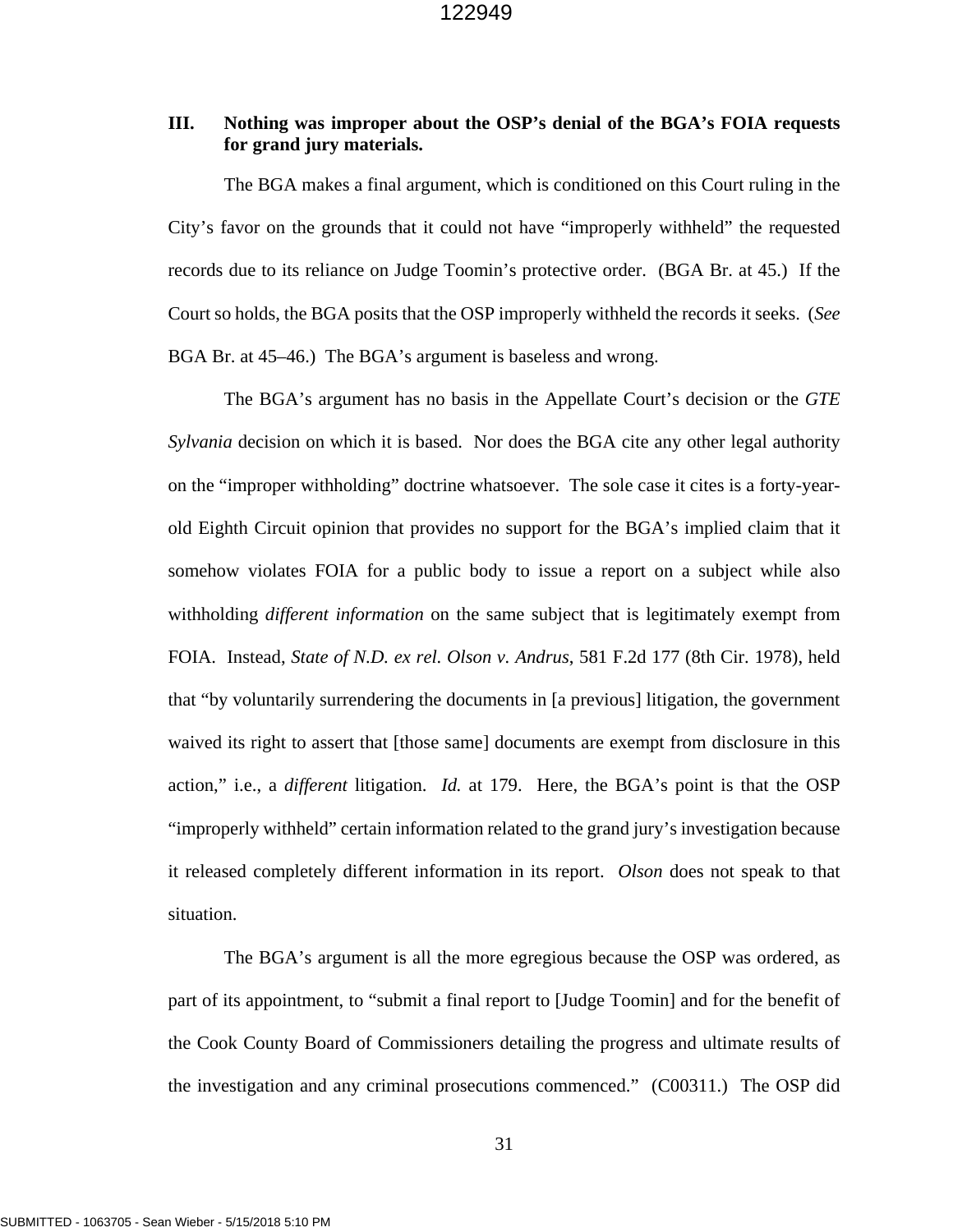not, as the BGA claims, "release the report only to hide behind a protective order and the grand jury secrecy provisions." (BGA Br. at 45.) The OSP was simply fulfilling both its court-mandated duty as a special prosecutor *and* its obligations not to release "matters occurring before the grand jury" imposed, on pain of contempt, by 725 ILCS 5/112-6.

In any case, the Court should reject the BGA's argument because it would require holding that the OSP's withholding was improper *even if* the records the BGA requested are exempt under Section  $7(1)(a)$ . Whatever the precise contours of an "improperly withheld" doctrine might be, the BGA's proposal must fall outside it, as it swoops in materials that are, as a matter of law, exempt from FOIA. That cannot be, and is not, right.

#### **CONCLUSION**

For the foregoing reasons, the OSP respectfully requests that this Court affirm the judgment of the Illinois Appellate Court.

Date: May 15, 2018 Respectfully submitted,

THE OFFICE OF THE SPECIAL PROSECUTOR, DAN K. WEBB

/s/ Sean G. Wieber One of Its Attorneys

Daniel D. Rubinstein Sean G. Wieber Patrick R. O'Meara Michael A. Meneghini WINSTON & STRAWN LLP 35 W. Wacker Drive Chicago, Illinois 60601 Tel: (312) 558-5600 Fax: (312) 558-5700 drubinstein@winston.com swieber@winston.com pomeara@winston.com mmeneghini@winston.com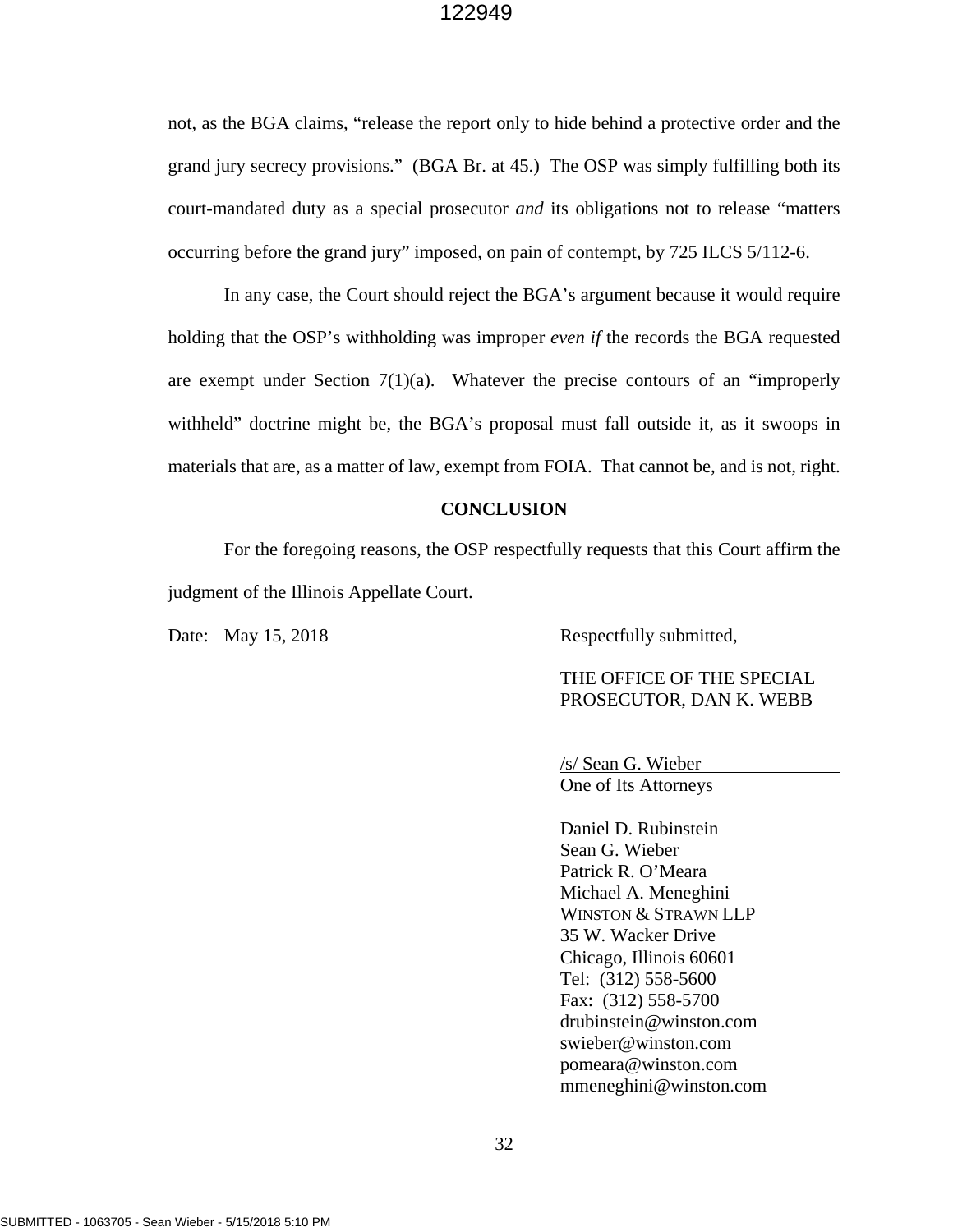## **CERTIFICATE OF COMPLIANCE**

I certify that this brief conforms to the requirements of Rules 341(a) and (b). The length of this brief, excluding the pages containing the Rule 341(d) cover, the Rule 341(h)(1) statement of points and authorities, the Rule 341(c) certificate of compliance, the certificate of service, and those matters to be appended to the brief under Rule 342(a), is 32 pages.

> /s/ Sean G. Wieber One of the OSP's Attorneys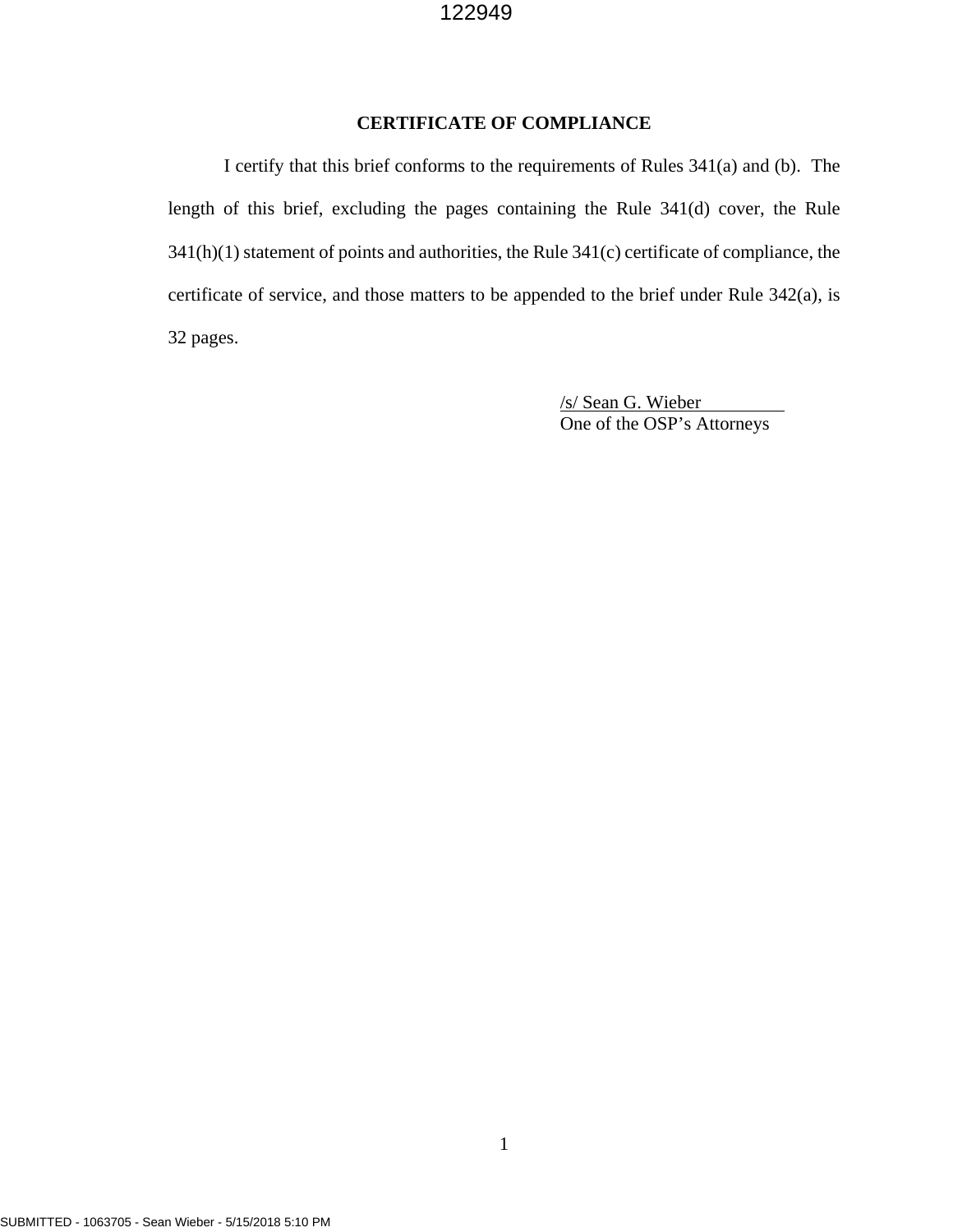## **CERTIFICATE OF SERVICE**

I, the undersigned attorney, under penalties as provided by law pursuant to Section 1-109 of the Illinois Code of Civil Procedure, certify that I caused the foregoing BRIEF OF DEFENDANT-APPELLEE OFFICE OF THE SPECIAL PROSECUTOR, DAN K. WEBB to be served upon the Illinois Supreme Court, by E-File-And-Serve, and upon the below named parties electronically and via E-mail, to the below stated email addresses, on May 15, 2018. The original thirteen (13) copies of the brief will be sent to the Clerk of the Supreme Court upon receipt of the electronically submitted stamped brief. Under penalties as provided by law pursuant to Section 1-109 of the Code of Civil Procedure, the undersigned certifies that the statements set forth in this instrument are true and correct.

Matthew Topic Counsel for Plaintiff-Appellant LOEVY & LOEVY 311 N. Aberdeen, Third Fl. Chicago, IL 60607 matt@loevy.com

Brendan J. Healey, Esq. MANDELL MENKES LLC One North Franklin, Suite 3600 Chicago, Illinois 60606 bhealey@mandellmenkes.com

Irina Y. Dmitrieva Assistant Corporation Counsel 30 North LaSalle Street - Suite 800 Chicago, IL 60602 irina.dmitrieva@cityofchicago.org

/s/ Sean G. Wieber One of the OSP's Attorneys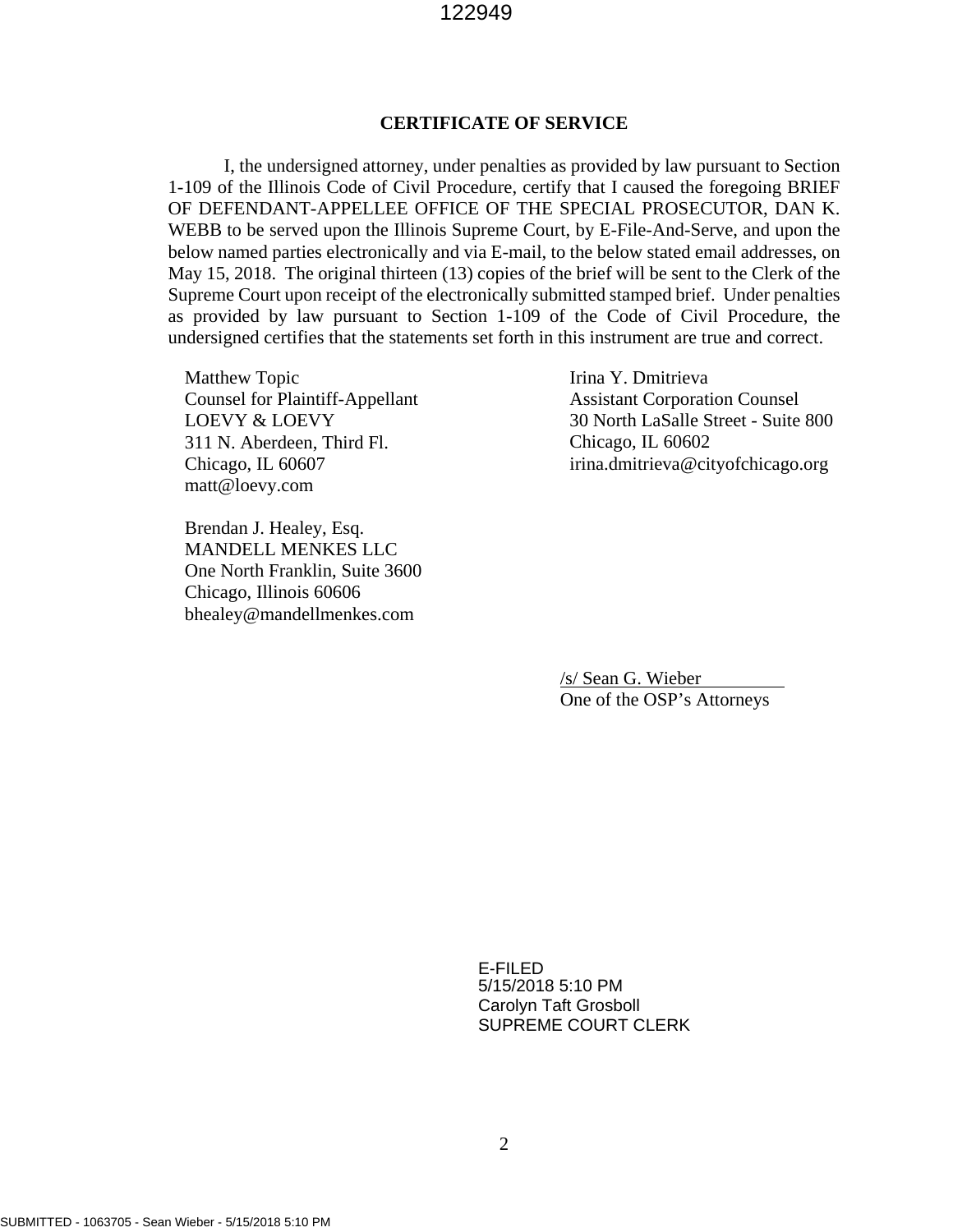#### **No. 122949**

#### **IN THE SUPREME COURT OF ILLINOIS**

#### BETTER GOVERNMENT ASSOCIATION,

*Plaintiff-Appellant,*

v.

## CITY OF CHICAGO LAW DEPARTMENT, CITY OF CHICAGO MAYOR'S OFFICE, CHICAGO POLICE DEPARTMENT, and OFFICE OF THE SPECIAL PROSECUTOR, DAN K. WEBB,

*Defendants-Appellees.* \_\_\_\_\_\_\_\_\_\_\_\_\_\_\_\_\_\_\_\_\_\_\_\_\_

On Appeal from the Illinois Appellate Court for the First Judicial District Appeal Nos. 16-1376, 16-1892, 16-2071

Heard on Appeal by the Illinois Appellate Court for the First Judicial District from the Circuit Court of Cook County, Illinois County Department, Chancery Division, Case No. 15 CH 04183 \_\_\_\_\_\_\_\_\_\_\_\_\_\_\_\_\_\_\_\_\_\_\_\_\_\_\_\_\_\_\_\_\_

## **NOTICE OF FILING** \_\_\_\_\_\_\_\_\_\_\_\_\_\_\_\_\_\_\_\_\_\_\_\_\_\_\_\_\_\_\_\_\_

To: Counsel of Record

Please take notice that an electronic copy of Defendant-Appellee Office of the Special Prosecutor's Brief was submitted to the Clerk's Office for filing on May 15, 2018. On that same date, counsel for Defendant-Appellee Office of the Special Prosecutor served upon counsel for Plaintiff-Appellant Better Government Association and Defendant-Appellee City of Chicago Law Department, City of Chicago Mayor's Office, and Chicago Police Department via E-mail a copy of the brief. The original and thirteen (13) copies of the brief will be sent to the Clerk of the Supreme Court upon receipt of the electronically submitted file-stamped brief.

> /s/ Sean G. Wieber One of the OSP's Attorneys